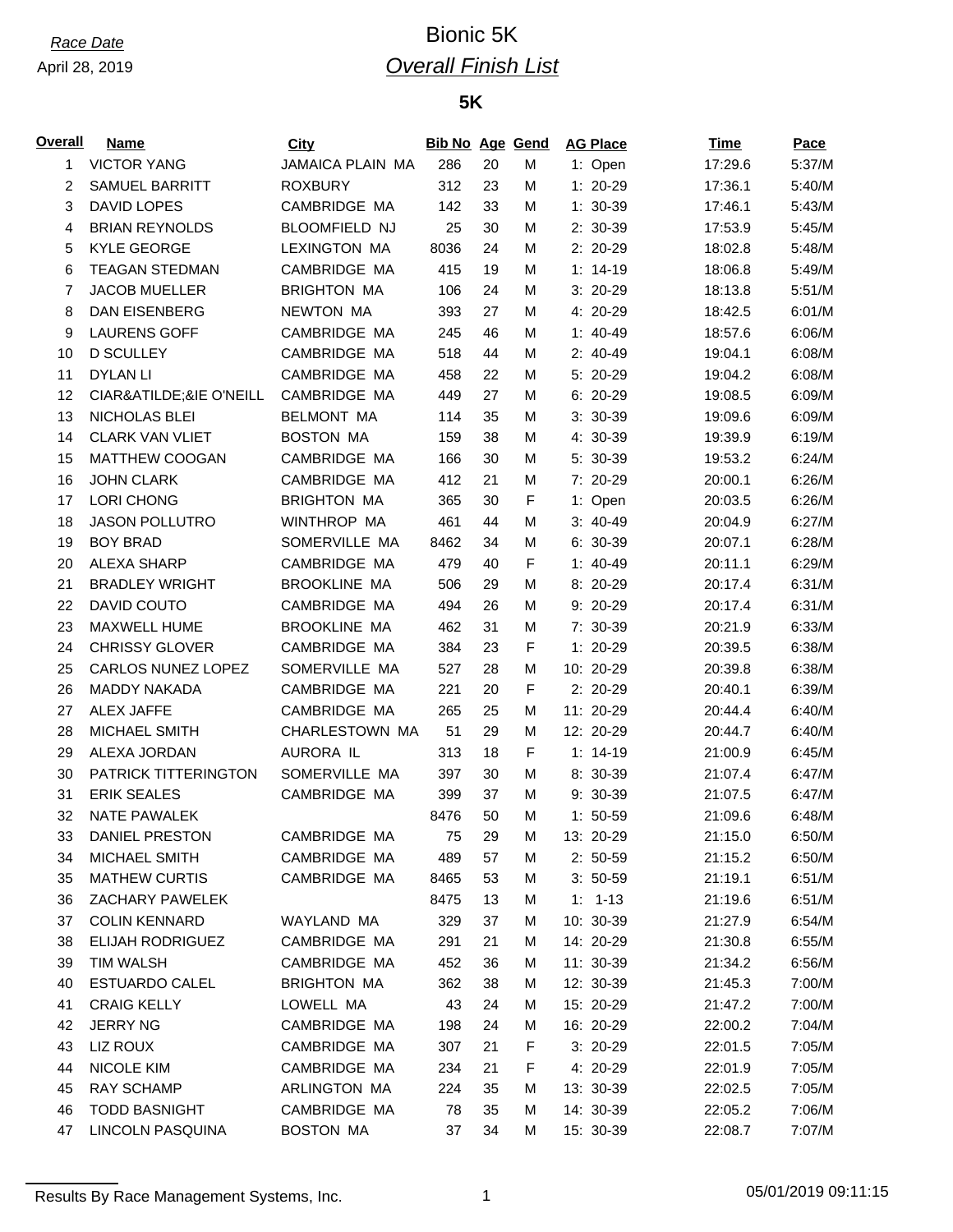## *Race Date* Bionic 5K *Overall Finish List*

#### **5K**

| Overall | Name                      | City                | <b>Bib No Age Gend</b> |    |   | <b>AG Place</b> | Time    | Pace   |
|---------|---------------------------|---------------------|------------------------|----|---|-----------------|---------|--------|
| 48      | <b>WILLIAM ZAMORA</b>     | <b>BOSTON MA</b>    | 299                    | 29 | M | 17: 20-29       | 22:11.2 | 7:08/M |
| 49      | <b>CONOR WALSH</b>        | CAMBRIDGE MA        | 374                    | 37 | M | 16: 30-39       | 22:11.3 | 7:08/M |
| 50      | <b>GEORGE DYER</b>        | CAMBRIDGE MA        | 8456                   | 51 | М | 4: 50-59        | 22:11.6 | 7:08/M |
| 51      | <b>DMITRY POPOV</b>       | CAMBRIDGE MA        | 441                    | 30 | М | 17: 30-39       | 22:11.6 | 7:08/M |
| 52      | <b>STEPHEN CHONG</b>      | CAMBRIDGE MA        | 207                    | 43 | М | 4: 40-49        | 22:13.9 | 7:09/M |
| 53      | <b>ALYSSA BRAVIN</b>      | NATICK MA           | 504                    | 21 | F | 5: 20-29        | 22:16.3 | 7:10/M |
| 54      | JONATHAN ALVAREZ          | CAMBRIDGE MA        | 381                    | 22 | М | 18: 20-29       | 22:16.9 | 7:10/M |
| 55      | PHILIPP ARENS             | CAMBRIDGE MA        | 436                    | 25 | м | 19: 20-29       | 22:22.3 | 7:12/M |
| 56      | <b>MAX KUHELJ BUGARIC</b> | CAMBRIDGE MA        | 467                    | 21 | М | 20: 20-29       | 22:22.7 | 7:12/M |
| 57      | <b>JASON SAVAGEAU</b>     | <b>ALLSTON MA</b>   | 366                    | 35 | М | 18: 30-39       | 22:27.0 | 7:13/M |
| 58      | <b>LAURA BUSO</b>         | SOMERVILLE MA       | 361                    | 30 | F | $1: 30-39$      | 22:27.0 | 7:13/M |
| 59      | <b>JACK UYER</b>          | CAMBRIDGE MA        | 8454                   | 13 | М | $2: 1-13$       | 22:28.5 | 7:13/M |
| 60      | <b>ERIKA CHOW</b>         | <b>BROOKLINE MA</b> | 343                    | 27 | F | $6: 20-29$      | 22:29.2 | 7:14/M |
| 61      | <b>MARKUS NEMITZ</b>      | NEWTON MA           | 171                    | 29 | M | 21: 20-29       | 22:37.3 | 7:16/M |
| 62      | <b>JACKIE FEFFER</b>      | <b>BOALSBURG PA</b> | 220                    | 19 | F | $2: 14-19$      | 22:38.1 | 7:17/M |
| 63      | ANTARIKSH BHARADWAJ       | WALTHAM MA          | 18                     | 32 | М | 19: 30-39       | 22:39.0 | 7:17/M |
| 64      | <b>CHAD CRONIN</b>        | WATERTOWN MA        | 278                    | 35 | М | 20: 30-39       | 22:41.9 | 7:18/M |
| 65      | <b>JORDAN WALKER</b>      | CAMBRIDGE MA        | 8037                   | 22 | М | 22: 20-29       | 22:47.3 | 7:20/M |
| 66      | <b>MARK CZESER</b>        | SUEBURN MA          | 8038                   | 21 | М | 23: 20-29       | 22:47.7 | 7:20/M |
| 67      | <b>ANDY KAPLAN</b>        | CHARLESTOWN MA      | 68                     | 22 | М | 24: 20-29       | 22:51.5 | 7:21/M |
| 68      | <b>IAN GRAY</b>           | LUNENBURG MA        | 134                    | 38 | М | 21: 30-39       | 23:00.9 | 7:24/M |
| 69      | TOMASZ ADAMUSIAK          | <b>BOSTON MA</b>    | 151                    | 38 | М | 22: 30-39       | 23:01.6 | 7:24/M |
| 70      | <b>GREGORY DUNN</b>       | <b>BOSTON MA</b>    | 342                    | 39 | М | 23: 30-39       | 23:02.8 | 7:24/M |
| 71      | HAEDO CHO                 | CAMBRIDGE MA        | 382                    | 29 | М | 25: 20-29       | 23:03.2 | 7:25/M |
| 72      | <b>MIKE HOVANEC</b>       | SOMERVILLE MA       | 34                     | 40 | М | 5: 40-49        | 23:07.1 | 7:26/M |
| 73      | <b>SEUN ARAROMI</b>       | CAMBRIDGE MA        | 444                    | 33 | М | 24: 30-39       | 23:09.9 | 7:27/M |
| 74      | <b>WILL BORDEN</b>        | <b>BROOKLINE MA</b> | 46                     | 47 | М | 6: 40-49        | 23:15.4 | 7:29/M |
| 75      | <b>GABRIEL HOLLINGS</b>   | SOMERVILLE MA       | 206                    | 23 | М | 26: 20-29       | 23:17.1 | 7:29/M |
| 76      | COLIN MCCALLUM-COOK       | BRIDGEWATER MA      | 493                    | 29 | M | 27: 20-29       | 23:20.4 | 7:30/M |
| 77      | <b>KATIE LANG</b>         | CHARLESTOWN MA      | 57                     | 28 | F | 7: 20-29        | 23:23.8 | 7:31/M |
| 78      | <b>ERIC KIM</b>           | WALTHAM MA          | 295                    | 23 | М | 28: 20-29       | 23:26.5 | 7:32/M |
| 79      | <b>IGNACIO GALIANA</b>    | CAMBRIDGE MA        | 377                    | 33 | М | 25: 30-39       | 23:26.6 | 7:32/M |
| 80      | DREW LONDON               | <b>BOSTON MA</b>    | 8                      | 26 | F | 8: 20-29        | 23:27.2 | 7:32/M |
| 81      | <b>JACK SWANSON</b>       | MORGANTON NC        | 287                    | 18 | М | $2: 14-19$      | 23:30.4 | 7:33/M |
| 82      | <b>VANESSA SANCHEZ</b>    | CAMBRIDGE MA        | 375                    | 26 | F | $9:20-29$       | 23:30.5 | 7:33/M |
| 83      | <b>WILL LANGFORD</b>      | CAMBRIDGE MA        | 117                    | 28 | М | 29: 20-29       | 23:31.9 | 7:34/M |
| 84      | DAN PALMER                | CHARLESTOWN MA      | 58                     | 31 | м | 26: 30-39       | 23:32.2 | 7:34/M |
| 85      | <b>NEIL JENNINGS</b>      | SOMERVILLE MA       | 423                    | 28 | м | 30: 20-29       | 23:32.7 | 7:34/M |
| 86      | <b>NICK ARNEMANN</b>      | SOMERVILLE MA       | 505                    | 29 | м | 31: 20-29       | 23:38.8 | 7:36/M |
| 87      | ELI WHITE                 | CAMBRIDGE MA        | 212                    | 42 | м | $7:40-49$       | 23:48.0 | 7:39/M |
| 88      | <b>ALEXA WEISS</b>        | CAMBRIDGE MA        | 118                    | 26 | F | 10: 20-29       | 23:54.3 | 7:41/M |
| 89      | <b>KENNETH GREENE</b>     | SOMERVILLE MA       | 268                    | 47 | М | $8:40-49$       | 23:54.9 | 7:41/M |
|         |                           |                     |                        |    |   |                 |         |        |
| 90      | <b>CHRISTOPHER KANEB</b>  | CAMBRIDGE MA        | 16                     | 50 | М | $5: 50-59$      | 23:54.9 | 7:41/M |
| 91      | SARINA TCHEREPNIN         | WATERTOWN MA        | 233                    | 50 | F | $1: 50-59$      | 23:55.1 | 7:41/M |
| 92      | DYLAN ROAST               | <b>BOSTON MA</b>    | 8035                   | 25 | м | 32: 20-29       | 23:57.4 | 7:42/M |
| 93      | <b>GINA CELONA</b>        | <b>BOSTON MA</b>    | 77                     | 42 | F | $2: 40-49$      | 23:57.4 | 7:42/M |
| 94      | <b>BRUCE MARTIN</b>       | CAMBRIDGE MA        | 425                    | 47 | М | 9: 40-49        | 23:57.7 | 7:42/M |

Results By Race Management Systems, Inc. 2 2 2 05/01/2019 09:11:16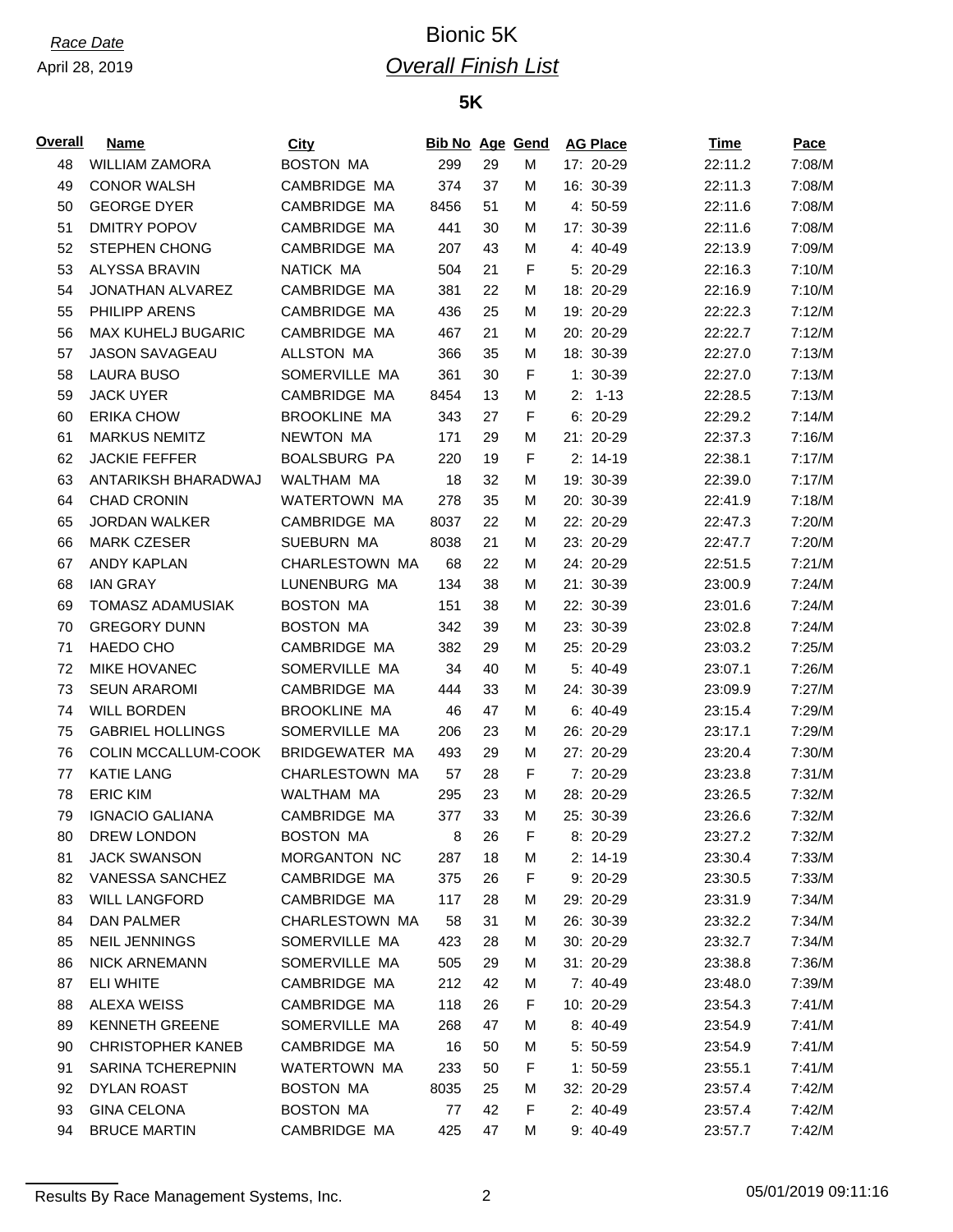## *Race Date* Bionic 5K *Overall Finish List*

### **5K**

| <b>Overall</b> | Name                       | City                | <b>Bib No Age Gend</b> |    |   | <b>AG Place</b> | Time    | Pace   |
|----------------|----------------------------|---------------------|------------------------|----|---|-----------------|---------|--------|
| 95             | <b>IGOR MORZAN</b>         | CAMBRIDGE MA        | 288                    | 19 | M | $3: 14-19$      | 23:59.2 | 7:43/M |
| 96             | <b>BECKY JARVIS</b>        | CAMBRIDGE MA        | 290                    | 22 | F | 11: 20-29       | 24:04.0 | 7:44/M |
| 97             | <b>HUGH SIMONS</b>         | CAMBRIDGE MA        | 242                    | 58 | M | $6: 50-59$      | 24:04.0 | 7:44/M |
| 98             | <b>KRISTIN NUCKOLS</b>     | CAMBRIDGE MA        | 385                    | 35 | F | 2: 30-39        | 24:04.3 | 7:44/M |
| 99             | <b>MATTHEW BOOTY</b>       | CAMBRIDGE MA        | 320                    | 35 | М | 27: 30-39       | 24:07.3 | 7:45/M |
| 100            | ANDREAS ROUSING            | CAMBRIDGE MA        | 438                    | 29 | М | 33: 20-29       | 24:07.6 | 7:45/M |
| 101            | TOMÃ&IEX VEGA              | SOMERVILLE MA       | 115                    | 25 | М | 34: 20-29       | 24:09.3 | 7:46/M |
| 102            | <b>RANDY BERKOWITZ</b>     | CAMBRIDGE MA        | 125                    | 37 | М | 28: 30-39       | 24:11.9 | 7:47/M |
| 103            | <b>FRANK BOLHA</b>         | WEYMOUTH MA         | 474                    | 37 | М | 29: 30-39       | 24:13.9 | 7:47/M |
| 104            | YU MENG ZHOU               | CAMBRIDGE MA        | 380                    | 25 | F | 12: 20-29       | 24:16.8 | 7:48/M |
| 105            | <b>CHRIS KUANG</b>         | WINCHESTER MA       | 308                    | 21 | М | 35: 20-29       | 24:17.3 | 7:48/M |
| 106            | <b>MARISSA GALLO</b>       | <b>FRANKLIN MA</b>  | 495                    | 24 | F | 13: 20-29       | 24:18.2 | 7:49/M |
| 107            | <b>RUIQING CAO</b>         | CAMBRIDGE MA        | 405                    | 27 | F | 14: 20-29       | 24:18.4 | 7:49/M |
| 108            | <b>LEE BELDING</b>         | MEDFORD MA          | 110                    | 32 | М | 30: 30-39       | 24:20.8 | 7:49/M |
| 109            | <b>DILLON BATES</b>        | <b>WESTBROOK ME</b> | 321                    | 30 | М | 31: 30-39       | 24:21.4 | 7:50/M |
| 110            | <b>JED CRYSTAL</b>         | CAMBRIDGE MA        | 383                    | 47 | М | 10: 40-49       | 24:21.5 | 7:50/M |
| 111            | <b>CLAIRE MITCHELL</b>     | <b>BROOKLINE MA</b> | 421                    | 23 | F | 15: 20-29       | 24:22.3 | 7:50/M |
|                |                            |                     |                        |    |   |                 |         |        |
| 112            | LOU-ANA DEPREY             | CAMBRIDGE MA        | 435                    | 23 | F | 16: 20-29       | 24:23.7 | 7:50/M |
| 113            | RICHARD GILREATH           | CAMBRIDGE MA        | 490                    | 43 | М | 11: 40-49       | 24:28.0 | 7:52/M |
| 114            | <b>ALICE DYER</b>          |                     | 8453                   | 16 | F | $3:14-19$       | 24:30.0 | 7:53/M |
| 115            | <b>CLAUDIA DYER</b>        |                     | 8455                   | 16 | F | 4: 14-19        | 24:30.0 | 7:53/M |
| 116            | <b>DANIEL INGE</b>         | CAMBRIDGE MA        | 223                    | 21 | М | 36: 20-29       | 24:30.8 | 7:53/M |
| 117            | <b>ALPHA SANNEH</b>        | ARLINGTON MA        | 408                    | 36 | М | 32: 30-39       | 24:31.9 | 7:53/M |
| 118            | <b>MELISSA MCGILVREY</b>   | JAMAICA PL MA       | 158                    | 34 | F | $3:30-39$       | 24:32.9 | 7:53/M |
| 119            | PETER DIZIKES              | <b>BELMONT MA</b>   | 341                    | 49 | М | 12: 40-49       | 24:34.9 | 7:54/M |
| 120            | <b>JOEL SANDERSON</b>      | MELROSE MA          | 178                    | 55 | М | 7: 50-59        | 24:35.7 | 7:54/M |
| 121            | ELIZABETH EMERALD          |                     | 8025                   | 62 | F | 1: 60-99        | 24:38.0 | 7:55/M |
| 122            | KALLIRROI RETZEPI          | SOMERVILLE MA       | 232                    | 29 | F | 17: 20-29       | 24:39.9 | 7:56/M |
| 123            | <b>ROGER SCHRADER</b>      | DORCHESTER MA       | 147                    | 34 | М | 33: 30-39       | 24:41.9 | 7:56/M |
| 124            | <b>BRIAN CANNON</b>        |                     | 8048                   | 39 | м | 34: 30-39       | 24:47.1 | 7:58/M |
| 125            | <b>ELIZABETH HIGGINS</b>   | SOMERVILLE MA       | 424                    | 26 | F | 18: 20-29       | 24:48.1 | 7:58/M |
| 126            | <b>DARIN GOULET</b>        | CAMBRIDGE MA        | 520                    | 43 | M | 13: 40-49       | 24:48.7 | 7:58/M |
| 127            | <b>RHAINE SZIY</b>         | ROCKY HILL CT       | 524                    | 23 | M | 37: 20-29       | 24:51.7 | 7:59/M |
| 128            | <b>SCOTT POHLMAN</b>       | CAMBRIDGE MA        | 523                    | 48 | М | 14: 40-49       | 24:51.7 | 7:59/M |
| 129            | <b>NEAL GREEN</b>          | <b>NEWTON MA</b>    | 140                    | 54 | М | $8:50-59$       | 24:56.7 | 8:01/M |
| 130            | <b>KELTON ALDRIDGE</b>     | MEDFORD MA          | 481                    | 14 | F | $5: 14-19$      | 24:58.6 | 8:02/M |
| 131            | <b>JERIMIAH BERGSTROM</b>  | SOMERVILLE MA       | 284                    | 30 | M | 35: 30-39       | 25:09.3 | 8:05/M |
| 132            | <b>PATRICK CLOKE</b>       | CHARLESTOWN MA      | 56                     | 30 | м | 36: 30-39       | 25:09.5 | 8:05/M |
| 133            | <b>TOM MORRIS</b>          | CAMBRIDGE MA        | 371                    | 60 | м | $1:60-99$       | 25:10.6 | 8:06/M |
| 134            | <b>COLIN NOLAN</b>         | <b>BOSTON MA</b>    | 277                    | 31 | М | 37: 30-39       | 25:10.6 | 8:06/M |
| 135            | <b>EMMA CLERX</b>          | <b>SEEKONK MA</b>   | 318                    | 22 | F | 19: 20-29       | 25:10.7 | 8:06/M |
| 136            | THAD DAVIS                 | CAMBRIDGE MA        | 119                    | 48 | М | 15: 40-49       | 25:17.0 | 8:08/M |
| 137            | <b>ANLI CHEN</b>           | CAMBRIDGE MA        | 269                    | 21 | F | 20: 20-29       | 25:22.7 | 8:09/M |
| 138            | <b>CHRISTOPHER MARTINO</b> | HANOVER MA          | 129                    | 38 | M | 38: 30-39       | 25:25.5 | 8:10/M |
| 139            | LIZETH SLOOT               | CAMBRIDGE MA        | 457                    | 32 | F | 4: 30-39        | 25:25.6 | 8:10/M |
| 140            | ANDREA BLEI                | <b>BELMONT MA</b>   | 368                    | 34 | F | $5: 30-39$      | 25:26.2 | 8:11/M |
| 141            | <b>JOSEPH SANCHEZ</b>      | CAMBRIDGE MA        | 257                    | 20 | M | 38: 20-29       | 25:32.2 | 8:13/M |

Results By Race Management Systems, Inc. 23 3 2012 11:16 05/01/2019 09:11:16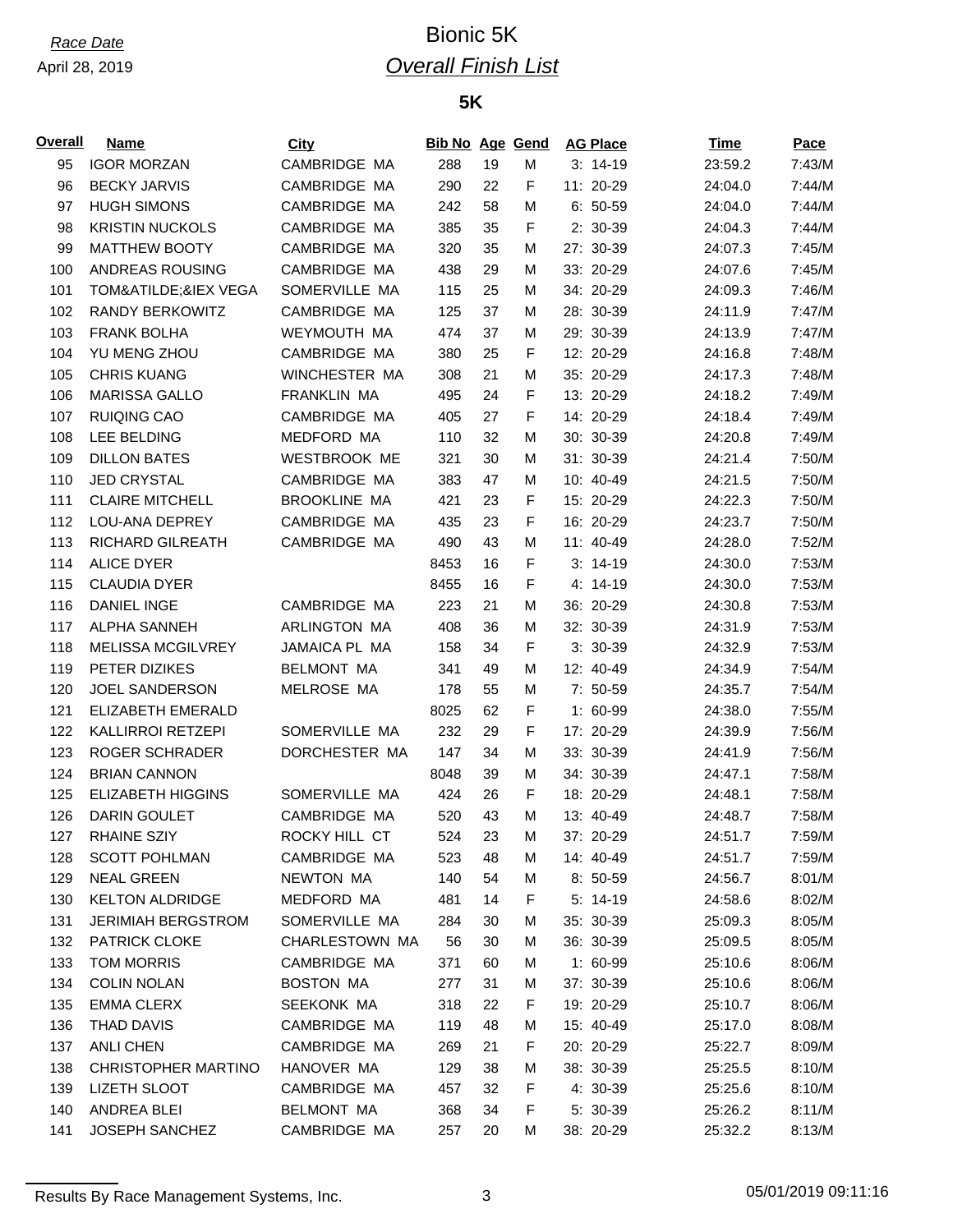## *Race Date* Bionic 5K *Overall Finish List*

### **5K**

| <u>Overall</u> | Name                                | City                    | <b>Bib No Age Gend</b> |    |   | <b>AG Place</b> | Time    | Pace   |
|----------------|-------------------------------------|-------------------------|------------------------|----|---|-----------------|---------|--------|
| 142            | <b>SUSAN JAMIEL</b>                 | <b>WARWICK RI</b>       | 8459                   | 57 | F | $2: 50-59$      | 25:34.1 | 8:13/M |
| 143            | NATALIE SHERMAN JOLLIS CAMBRIDGE MA |                         | 476                    | 21 | F | 21: 20-29       | 25:37.3 | 8:14/M |
| 144            | <b>MATTHEW WARD</b>                 | SOMERVILLE MA           | 29                     | 33 | М | 39: 30-39       | 25:39.1 | 8:15/M |
| 145            | <b>RICHARD SNEIDER</b>              | WALPOLE MA              | 160                    | 59 | М | 9: 50-59        | 25:50.1 | 8:18/M |
| 146            | YICHU JIN                           | CAMBRIDGE MA            | 378                    | 25 | М | 39: 20-29       | 25:51.2 | 8:19/M |
| 147            | <b>NAHLIA DOUGLASS</b>              | SOMERVILLE MA           | 8034                   | 31 | F | 6: 30-39        | 25:54.7 | 8:20/M |
| 148            | PAUL CLARK                          | <b>HANSON MA</b>        | 87                     | 51 | М | 10: 50-59       | 25:54.8 | 8:20/M |
| 149            | <b>CHRIS BINGHAM</b>                | CAMBRIDGE MA            | 522                    | 49 | М | 16: 40-49       | 25:56.9 | 8:20/M |
| 150            | <b>LISA GALLO</b>                   | <b>FRANKLIN MA</b>      | 491                    | 54 | F | $3:50-59$       | 25:57.1 | 8:21/M |
| 151            | <b>JOHN MOORE</b>                   | <b>MALDEN MA</b>        | 363                    | 34 | М | 40: 30-39       | 25:58.2 | 8:21/M |
| 152            | <b>ANTHONY AMOROSO</b>              | ARLINGTON MA            | 478                    | 39 | М | 41: 30-39       | 25:58.2 | 8:21/M |
| 153            | <b>NICK GOSSELIN</b>                | CHARLESTOWN MA          | 64                     | 29 | М | 40: 20-29       | 25:58.3 | 8:21/M |
| 154            | <b>PATRICK PEASE</b>                | CAMBRIDGE MA            | 38                     | 29 | М | 41: 20-29       | 25:59.3 | 8:21/M |
| 155            | DEIRDRE DARRAGH                     | CAMBRIDGE MA            | 285                    | 32 | F | 7: 30-39        | 26:00.6 | 8:22/M |
| 156            | <b>LAURA GEE</b>                    | CHARLESTOWN MA          | 507                    | 40 | F | $3:40-49$       | 26:02.1 | 8:22/M |
| 157            | AUDREY JORDANO                      | CAMBRIDGE MA            | 514                    | 11 | м | $3: 1-13$       | 26:04.0 | 8:23/M |
| 158            | <b>JAMES MCSWEENEY</b>              | DORCHESTER MA           | 19                     | 58 | М | 11: 50-59       | 26:04.3 | 8:23/M |
| 159            | LOUIS JORDANO                       | CAMBRIDGE MA            | 515                    | 49 | М | 17: 40-49       | 26:04.6 | 8:23/M |
| 160            | PETER TREFRY                        | SOMERVILLE MA           | 138                    | 24 | М | 42: 20-29       | 26:04.9 | 8:23/M |
| 161            | <b>KRISTINA COLTON</b>              | CAMBRIDGE MA            | 460                    | 21 | F | 22: 20-29       | 26:07.9 | 8:24/M |
| 162            | <b>ANDREW WIGREN</b>                | WELLESLEY MA            | 427                    | 44 | М | 18: 40-49       | 26:09.1 | 8:25/M |
| 163            | <b>OWEN WIGREN</b>                  | WELLESLEY MA            | 429                    | 12 | М | $4: 1-13$       | 26:09.4 | 8:25/M |
| 164            | <b>KELLEY WIGREN</b>                | WELLESLEY MA            | 428                    | 44 | F | 4: 40-49        | 26:09.5 | 8:25/M |
| 165            | <b>KEN REPP</b>                     | WALTHAM MA              | 305                    | 63 | м | 2: 60-99        | 26:20.2 | 8:28/M |
| 166            | <b>GILLIAN SHEA</b>                 | CHARLESTOWN MA          | 53                     | 32 | F | 8: 30-39        | 26:20.8 | 8:28/M |
| 167            | <b>BRITTANY BAHO</b>                | CHARLESTOWN MA          | 54                     | 27 | F | 23: 20-29       | 26:21.5 | 8:28/M |
| 168            | <b>ROBERT BARRY</b>                 | CHARLESTOWN MA          | 508                    | 40 | М | 19: 40-49       | 26:24.7 | 8:29/M |
| 169            | <b>HERB NIPSON</b>                  | CAMBRIDGE MA            | 466                    | 71 | М | 3: 60-99        | 26:27.3 | 8:30/M |
| 170            | <b>HANNAH DEFELICE</b>              | WALTHAM MA              | 391                    | 36 | F | 9: 30-39        | 26:29.6 | 8:31/M |
| 171            | MUHAMMED GUNDUZ                     | CHARLESTOWN MA          | 213                    | 26 | М | 43: 20-29       | 26:33.9 | 8:32/M |
| 172            | <b>AUTUMN SCHRAMM</b>               | <b>WEST HARTFORD</b>    | 7                      | 24 | F | 24: 20-29       | 26:37.8 | 8:34/M |
| 173            | <b>AMANDA BROWN</b>                 | CONCORD MA              | 9                      | 23 | F | 25: 20-29       | 26:38.1 | 8:34/M |
| 174            | <b>KATHY SILLMAN</b>                | NEWTON MA               | 517                    | 47 | F | 5: 40-49        | 26:43.9 | 8:35/M |
| 175            | MAX ALMANZOR                        | CAMBRIDGE MA            | 133                    | 29 | м | 44: 20-29       | 26:46.5 | 8:36/M |
| 176            | AMY BROOKE                          | CAMBRIDGE MA            | 235                    | 20 | F | 26: 20-29       | 26:50.8 | 8:38/M |
| 177            | <b>ANKUR GOEL</b>                   | CAMBRIDGE MA            | 448                    | 22 | М | 45: 20-29       | 26:52.2 | 8:38/M |
| 178            | RIORDAN FROST                       | SOMERVILLE MA           | 280                    | 30 | М | 42: 30-39       | 26:53.7 | 8:39/M |
| 179            | <b>KATIE O&amp;ACIRC€™DAIR</b>      | WATERTOWN MA            | 293                    | 52 | F | 4: 50-59        | 26:53.9 | 8:39/M |
| 180            | <b>JOHNNY PEARSON</b>               | SOMERVILLE MA           | 516                    | 32 | M | 43: 30-39       | 26:54.4 | 8:39/M |
| 181            | <b>MOSTAFA</b>                      | MALDEN MA               | 76                     | 38 | М | 44: 30-39       | 26:57.3 | 8:40/M |
| 182            | <b>TOM CANTWELL</b>                 | <b>BOSTON MA</b>        | 357                    | 37 | м | 45: 30-39       | 26:57.4 | 8:40/M |
| 183            | DAVID CRANDELL                      | CHARLESTOWN MA          | 62                     | 57 | м | 12: 50-59       | 26:59.1 | 8:41/M |
| 184            | <b>ELAINE KORDIS</b>                | <b>BOSTON MA</b>        | 103                    | 46 | F | $6: 40-49$      | 27:04.4 | 8:42/M |
| 185            | <b>BRIAN BOURQUE</b>                | WATERTOWN MA            | 167                    | 48 | М | 20: 40-49       | 27:07.3 | 8:43/M |
| 186            | <b>FLO ETIENNE</b>                  | <b>JAMAICA PLAIN MA</b> | 276                    | 49 | F | 7: 40-49        | 27:08.6 | 8:43/M |
| 187            | <b>KELLEY HURLEY</b>                | WOBURN MA               | 239                    | 52 | F | $5: 50-59$      | 27:08.6 | 8:43/M |
| 188            | SAMANTHA BERMAN                     | <b>LEXINGTON MA</b>     | 355                    | 21 | F | 27: 20-29       | 27:08.7 | 8:43/M |
|                |                                     |                         |                        |    |   |                 |         |        |

Results By Race Management Systems, Inc. 4 65/01/2019 09:11:17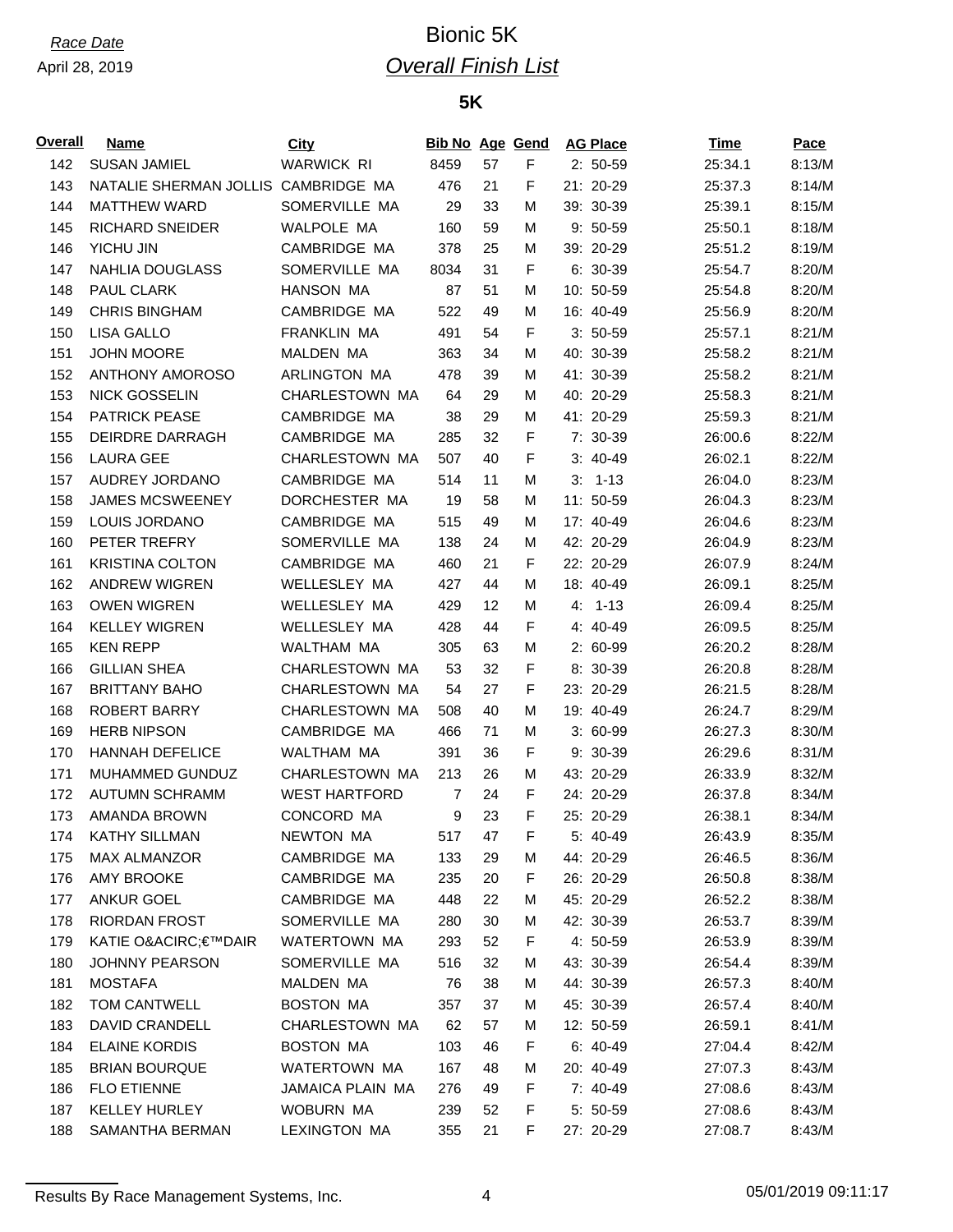## *Race Date* Bionic 5K *Overall Finish List*

### **5K**

| F<br>189<br>CHRISTINE TITTERINGTON<br>SOMERVILLE MA<br>398<br>29<br>28: 20-29<br>27:10.7<br>8:44/M<br>F<br>190<br><b>SUSAN CHURCH</b><br>CAMBRIDGE MA<br>238<br>8: 40-49<br>49<br>27:11.5<br>8:44/M<br>F<br>191<br>MICHELLE LOPES<br>CAMBRIDGE MA<br>29<br>29: 20-29<br>27:16.0<br>8:46/M<br>498<br>192<br>KATHERINE WIRYAMAN<br>SOMERVILLE MA<br>F<br>30: 20-29<br>8:46/M<br>482<br>28<br>27:17.0<br>F<br>193<br><b>JAN DEVEREUX</b><br>CAMBRIDGE MA<br>360<br>59<br>$6: 50-59$<br>8:47/M<br>27:18.2<br>F<br>194<br>REBEKAH CHUN<br>CAMBRIDGE MA<br>22<br>31: 20-29<br>8:47/M<br>459<br>27:20.7<br>CAMBRIDGE MA<br>F<br>195<br>SHELBY CARVALHO<br>29<br>32: 20-29<br>27:24.2<br>8:49/M<br>255<br>F<br>33: 20-29<br>196<br>ADRIJA NAVARRO<br>CAMBRIDGE MA<br>27:24.5<br>8:49/M<br>264<br>26<br>F<br>197<br><b>ALEXANDRA PITTS</b><br>WATERTOWN MA<br>44<br>34: 20-29<br>8:49/M<br>24<br>27:24.5<br>198<br>NICOLAI CALABRIA<br>24<br>46: 20-29<br>8:49/M<br>8046<br>М<br>27:25.9<br>199<br><b>DEVON WILSONHILL</b><br>8026<br>37<br>F<br>10: 30-39<br>8:51/M<br>27:32.1<br>200<br><b>JOHN KESZLER</b><br>CAMBRIDGE MA<br>222<br>22<br>47: 20-29<br>27:36.8<br>8:52/M<br>М<br>201<br><b>OWEN DUBE</b><br><b>CANTERBURY CT</b><br>8457<br>23<br>48: 20-29<br>8:53/M<br>М<br>27:39.6<br>SOMERVILLE MA<br>F<br>202<br><b>JAMIE MAGUIRE</b><br>33<br>43<br>9: 40-49<br>8:54/M<br>27:41.7<br>203<br><b>CARLOS AGUILAR</b><br>SOMERVILLE MA<br>258<br>49: 20-29<br>27:42.2<br>8:54/M<br>28<br>М<br>204<br><b>ERIC TORRES</b><br>SOMERVILLE MA<br>46: 30-39<br>8:55/M<br>406<br>30<br>27:43.0<br>м<br>205<br><b>PATRICK SHAW</b><br>CAMBRIDGE CA<br>33<br>47: 30-39<br>8:55/M<br>256<br>М<br>27:43.6<br>206<br><b>EVANDER PRICE</b><br>CAMBRIDGE MA<br>31<br>48: 30-39<br>8:56/M<br>39<br>27:47.6<br>м<br>SOMERVILLE MA<br>207<br><b>TOREN O'LEARY</b><br>422<br>25<br>50: 20-29<br>27:48.6<br>8:56/M<br>м<br>208<br><b>CHRISTINE MCGRAIL</b><br><b>BRIGHTON MA</b><br>28<br>F<br>35: 20-29<br>8:57/M<br>499<br>27:50.6<br>F<br>209<br>KATHLEEN O'CONNOR<br>MEDFIELD MA<br>105<br>41<br>10: 40-49<br>8:57/M<br>27:51.8<br>210<br><b>JOEY ESPOSITO</b><br>MEDFIELD MA<br>9<br>$5: 1-13$<br>27:53.3<br>8:58/M<br>104<br>М<br>211<br><b>MARC DUNSHEE</b><br><b>WILMINGTON NC</b><br>41<br>21: 40-49<br>8:58/M<br>301<br>М<br>27:54.9<br>212<br><b>JENNIFER SCHULTZ</b><br>LOWELL MA<br>F<br>36: 20-29<br>8:59/M<br>48<br>20<br>27:56.9<br>213<br>NATASHA FRAZIER<br>MEDFORD MA<br>31<br>F<br>11: 30-39<br>9:01/M<br>127<br>28:01.3<br>214<br><b>BRIAN FRAZIER</b><br>MEDFORD MA<br>32<br>49: 30-39<br>9:01/M<br>128<br>М<br>28:01.5<br>F<br>215<br><b>ANNE BUNN</b><br>CAMBRIDGE MA<br>82<br>43<br>11: 40-49<br>9:03/M<br>28:10.2<br>F<br>216<br><b>MARISSA LAFAY</b><br><b>BOSTON MA</b><br>22<br>37: 20-29<br>9:03/M<br>139<br>28:10.6<br>F<br>217<br>PEGGY MARTHEZE<br>CAMBRIDGE MA<br>50<br>9:03/M<br>176<br>$7:50-59$<br>28:10.7<br>218<br>DAVID DE SWAAN ARONS<br>CAMBRIDGE MA<br>51<br>13: 50-59<br>9:03/M<br>М<br>28:10.7<br>175<br>219<br><b>ERIK KONDO</b><br><b>LEXINGTON MA</b><br>353<br>14: 50-59<br>9:04/M<br>54<br>М<br>28:11.0<br><b>HEIDI SHEA</b><br><b>WENHAM MA</b><br>34<br>F<br>12: 30-39<br>9:04/M<br>220<br>130<br>28:11.6<br>ARIE DE SWAAN ARONS<br>CAMBRIDGE MA<br>F<br>177<br>12<br>$1: 1-13$<br>28:11.6<br>9:04/M<br>221<br>CAMBRIDGE MA<br>F<br>222<br>MARGARET MCPARTLAND<br>124<br>54<br>$8:50-59$<br>28:13.8<br>9:04/M<br>SOMERVILLE MA<br>35<br>223<br>NIKKI MOLINA<br>218<br>F<br>13: 30-39<br>28:19.4<br>9:06/M<br>MARGARET O'TOOLE<br>CAMBRIDGE MA<br>224<br>402<br>50<br>F<br>$9:50-59$<br>28:24.1<br>9:08/M<br>225<br>CAMBRIDGE MA<br>RODNEY BOYD<br>225<br>69<br>4: 60-99<br>9:08/M<br>м<br>28:25.5<br>226<br>REBECCA CHEN<br>CAMBRIDGE MA<br>390<br>20<br>F<br>38: 20-29<br>9:09/M<br>28:27.7<br><b>JASON OUIMETTE</b><br>227<br>NATICK MA<br>350<br>22<br>51: 20-29<br>28:29.4<br>9:10/M<br>M<br>CHARLESTOWN MA<br>31<br>228<br><b>BRENNAN JONES</b><br>122<br>50: 30-39<br>28:30.1<br>9:10/M<br>М<br>229<br>F<br><b>KAT MANN</b><br><b>BOSTON MA</b><br>469<br>37<br>14: 30-39<br>28:35.8<br>9:11/M<br>230<br>LUDMILLA CANDIDO<br><b>BOSTON MA</b><br>433<br>27<br>F<br>39: 20-29<br>28:36.0<br>9:12/M<br>HULL MA<br>F<br>231<br>PATRICIA MULLEN<br>431<br>62<br>$2:60-99$<br>28:36.1<br>9:12/M<br>CAMBRIDGE MA<br>31<br>232<br><b>SUSAN KLAEGER</b><br>485<br>F<br>15: 30-39<br>9:14/M<br>28:42.1<br>CAMBRIDGE MA<br>233<br><b>EMI LARSEN</b><br>211<br>38<br>F<br>16: 30-39<br>9:14/M<br>28:43.8<br>234<br><b>MARK WEBB</b><br>MANCHESTER NH<br>27<br>47<br>М<br>22: 40-49<br>9:15/M<br>28:46.9<br>SUDBURY MA<br>F<br>235<br><b>HEATHER KOERBER</b><br>344<br>50<br>10: 50-59<br>28:48.1<br>9:16/M | <u>Overall</u> | Name | City | <b>Bib No Age Gend</b> |  | <b>AG Place</b> | Time | Pace |
|-------------------------------------------------------------------------------------------------------------------------------------------------------------------------------------------------------------------------------------------------------------------------------------------------------------------------------------------------------------------------------------------------------------------------------------------------------------------------------------------------------------------------------------------------------------------------------------------------------------------------------------------------------------------------------------------------------------------------------------------------------------------------------------------------------------------------------------------------------------------------------------------------------------------------------------------------------------------------------------------------------------------------------------------------------------------------------------------------------------------------------------------------------------------------------------------------------------------------------------------------------------------------------------------------------------------------------------------------------------------------------------------------------------------------------------------------------------------------------------------------------------------------------------------------------------------------------------------------------------------------------------------------------------------------------------------------------------------------------------------------------------------------------------------------------------------------------------------------------------------------------------------------------------------------------------------------------------------------------------------------------------------------------------------------------------------------------------------------------------------------------------------------------------------------------------------------------------------------------------------------------------------------------------------------------------------------------------------------------------------------------------------------------------------------------------------------------------------------------------------------------------------------------------------------------------------------------------------------------------------------------------------------------------------------------------------------------------------------------------------------------------------------------------------------------------------------------------------------------------------------------------------------------------------------------------------------------------------------------------------------------------------------------------------------------------------------------------------------------------------------------------------------------------------------------------------------------------------------------------------------------------------------------------------------------------------------------------------------------------------------------------------------------------------------------------------------------------------------------------------------------------------------------------------------------------------------------------------------------------------------------------------------------------------------------------------------------------------------------------------------------------------------------------------------------------------------------------------------------------------------------------------------------------------------------------------------------------------------------------------------------------------------------------------------------------------------------------------------------------------------------------------------------------------------------------------------------------------------------------------------------------------------------------------------------------------------------------------------------------------------------------------------------------------------------------------------------------------------------------------------------------------------------------------------------------------------------------------------------------------------------------------------------------------------------------------------------------------------------------|----------------|------|------|------------------------|--|-----------------|------|------|
|                                                                                                                                                                                                                                                                                                                                                                                                                                                                                                                                                                                                                                                                                                                                                                                                                                                                                                                                                                                                                                                                                                                                                                                                                                                                                                                                                                                                                                                                                                                                                                                                                                                                                                                                                                                                                                                                                                                                                                                                                                                                                                                                                                                                                                                                                                                                                                                                                                                                                                                                                                                                                                                                                                                                                                                                                                                                                                                                                                                                                                                                                                                                                                                                                                                                                                                                                                                                                                                                                                                                                                                                                                                                                                                                                                                                                                                                                                                                                                                                                                                                                                                                                                                                                                                                                                                                                                                                                                                                                                                                                                                                                                                                                                                                     |                |      |      |                        |  |                 |      |      |
|                                                                                                                                                                                                                                                                                                                                                                                                                                                                                                                                                                                                                                                                                                                                                                                                                                                                                                                                                                                                                                                                                                                                                                                                                                                                                                                                                                                                                                                                                                                                                                                                                                                                                                                                                                                                                                                                                                                                                                                                                                                                                                                                                                                                                                                                                                                                                                                                                                                                                                                                                                                                                                                                                                                                                                                                                                                                                                                                                                                                                                                                                                                                                                                                                                                                                                                                                                                                                                                                                                                                                                                                                                                                                                                                                                                                                                                                                                                                                                                                                                                                                                                                                                                                                                                                                                                                                                                                                                                                                                                                                                                                                                                                                                                                     |                |      |      |                        |  |                 |      |      |
|                                                                                                                                                                                                                                                                                                                                                                                                                                                                                                                                                                                                                                                                                                                                                                                                                                                                                                                                                                                                                                                                                                                                                                                                                                                                                                                                                                                                                                                                                                                                                                                                                                                                                                                                                                                                                                                                                                                                                                                                                                                                                                                                                                                                                                                                                                                                                                                                                                                                                                                                                                                                                                                                                                                                                                                                                                                                                                                                                                                                                                                                                                                                                                                                                                                                                                                                                                                                                                                                                                                                                                                                                                                                                                                                                                                                                                                                                                                                                                                                                                                                                                                                                                                                                                                                                                                                                                                                                                                                                                                                                                                                                                                                                                                                     |                |      |      |                        |  |                 |      |      |
|                                                                                                                                                                                                                                                                                                                                                                                                                                                                                                                                                                                                                                                                                                                                                                                                                                                                                                                                                                                                                                                                                                                                                                                                                                                                                                                                                                                                                                                                                                                                                                                                                                                                                                                                                                                                                                                                                                                                                                                                                                                                                                                                                                                                                                                                                                                                                                                                                                                                                                                                                                                                                                                                                                                                                                                                                                                                                                                                                                                                                                                                                                                                                                                                                                                                                                                                                                                                                                                                                                                                                                                                                                                                                                                                                                                                                                                                                                                                                                                                                                                                                                                                                                                                                                                                                                                                                                                                                                                                                                                                                                                                                                                                                                                                     |                |      |      |                        |  |                 |      |      |
|                                                                                                                                                                                                                                                                                                                                                                                                                                                                                                                                                                                                                                                                                                                                                                                                                                                                                                                                                                                                                                                                                                                                                                                                                                                                                                                                                                                                                                                                                                                                                                                                                                                                                                                                                                                                                                                                                                                                                                                                                                                                                                                                                                                                                                                                                                                                                                                                                                                                                                                                                                                                                                                                                                                                                                                                                                                                                                                                                                                                                                                                                                                                                                                                                                                                                                                                                                                                                                                                                                                                                                                                                                                                                                                                                                                                                                                                                                                                                                                                                                                                                                                                                                                                                                                                                                                                                                                                                                                                                                                                                                                                                                                                                                                                     |                |      |      |                        |  |                 |      |      |
|                                                                                                                                                                                                                                                                                                                                                                                                                                                                                                                                                                                                                                                                                                                                                                                                                                                                                                                                                                                                                                                                                                                                                                                                                                                                                                                                                                                                                                                                                                                                                                                                                                                                                                                                                                                                                                                                                                                                                                                                                                                                                                                                                                                                                                                                                                                                                                                                                                                                                                                                                                                                                                                                                                                                                                                                                                                                                                                                                                                                                                                                                                                                                                                                                                                                                                                                                                                                                                                                                                                                                                                                                                                                                                                                                                                                                                                                                                                                                                                                                                                                                                                                                                                                                                                                                                                                                                                                                                                                                                                                                                                                                                                                                                                                     |                |      |      |                        |  |                 |      |      |
|                                                                                                                                                                                                                                                                                                                                                                                                                                                                                                                                                                                                                                                                                                                                                                                                                                                                                                                                                                                                                                                                                                                                                                                                                                                                                                                                                                                                                                                                                                                                                                                                                                                                                                                                                                                                                                                                                                                                                                                                                                                                                                                                                                                                                                                                                                                                                                                                                                                                                                                                                                                                                                                                                                                                                                                                                                                                                                                                                                                                                                                                                                                                                                                                                                                                                                                                                                                                                                                                                                                                                                                                                                                                                                                                                                                                                                                                                                                                                                                                                                                                                                                                                                                                                                                                                                                                                                                                                                                                                                                                                                                                                                                                                                                                     |                |      |      |                        |  |                 |      |      |
|                                                                                                                                                                                                                                                                                                                                                                                                                                                                                                                                                                                                                                                                                                                                                                                                                                                                                                                                                                                                                                                                                                                                                                                                                                                                                                                                                                                                                                                                                                                                                                                                                                                                                                                                                                                                                                                                                                                                                                                                                                                                                                                                                                                                                                                                                                                                                                                                                                                                                                                                                                                                                                                                                                                                                                                                                                                                                                                                                                                                                                                                                                                                                                                                                                                                                                                                                                                                                                                                                                                                                                                                                                                                                                                                                                                                                                                                                                                                                                                                                                                                                                                                                                                                                                                                                                                                                                                                                                                                                                                                                                                                                                                                                                                                     |                |      |      |                        |  |                 |      |      |
|                                                                                                                                                                                                                                                                                                                                                                                                                                                                                                                                                                                                                                                                                                                                                                                                                                                                                                                                                                                                                                                                                                                                                                                                                                                                                                                                                                                                                                                                                                                                                                                                                                                                                                                                                                                                                                                                                                                                                                                                                                                                                                                                                                                                                                                                                                                                                                                                                                                                                                                                                                                                                                                                                                                                                                                                                                                                                                                                                                                                                                                                                                                                                                                                                                                                                                                                                                                                                                                                                                                                                                                                                                                                                                                                                                                                                                                                                                                                                                                                                                                                                                                                                                                                                                                                                                                                                                                                                                                                                                                                                                                                                                                                                                                                     |                |      |      |                        |  |                 |      |      |
|                                                                                                                                                                                                                                                                                                                                                                                                                                                                                                                                                                                                                                                                                                                                                                                                                                                                                                                                                                                                                                                                                                                                                                                                                                                                                                                                                                                                                                                                                                                                                                                                                                                                                                                                                                                                                                                                                                                                                                                                                                                                                                                                                                                                                                                                                                                                                                                                                                                                                                                                                                                                                                                                                                                                                                                                                                                                                                                                                                                                                                                                                                                                                                                                                                                                                                                                                                                                                                                                                                                                                                                                                                                                                                                                                                                                                                                                                                                                                                                                                                                                                                                                                                                                                                                                                                                                                                                                                                                                                                                                                                                                                                                                                                                                     |                |      |      |                        |  |                 |      |      |
|                                                                                                                                                                                                                                                                                                                                                                                                                                                                                                                                                                                                                                                                                                                                                                                                                                                                                                                                                                                                                                                                                                                                                                                                                                                                                                                                                                                                                                                                                                                                                                                                                                                                                                                                                                                                                                                                                                                                                                                                                                                                                                                                                                                                                                                                                                                                                                                                                                                                                                                                                                                                                                                                                                                                                                                                                                                                                                                                                                                                                                                                                                                                                                                                                                                                                                                                                                                                                                                                                                                                                                                                                                                                                                                                                                                                                                                                                                                                                                                                                                                                                                                                                                                                                                                                                                                                                                                                                                                                                                                                                                                                                                                                                                                                     |                |      |      |                        |  |                 |      |      |
|                                                                                                                                                                                                                                                                                                                                                                                                                                                                                                                                                                                                                                                                                                                                                                                                                                                                                                                                                                                                                                                                                                                                                                                                                                                                                                                                                                                                                                                                                                                                                                                                                                                                                                                                                                                                                                                                                                                                                                                                                                                                                                                                                                                                                                                                                                                                                                                                                                                                                                                                                                                                                                                                                                                                                                                                                                                                                                                                                                                                                                                                                                                                                                                                                                                                                                                                                                                                                                                                                                                                                                                                                                                                                                                                                                                                                                                                                                                                                                                                                                                                                                                                                                                                                                                                                                                                                                                                                                                                                                                                                                                                                                                                                                                                     |                |      |      |                        |  |                 |      |      |
|                                                                                                                                                                                                                                                                                                                                                                                                                                                                                                                                                                                                                                                                                                                                                                                                                                                                                                                                                                                                                                                                                                                                                                                                                                                                                                                                                                                                                                                                                                                                                                                                                                                                                                                                                                                                                                                                                                                                                                                                                                                                                                                                                                                                                                                                                                                                                                                                                                                                                                                                                                                                                                                                                                                                                                                                                                                                                                                                                                                                                                                                                                                                                                                                                                                                                                                                                                                                                                                                                                                                                                                                                                                                                                                                                                                                                                                                                                                                                                                                                                                                                                                                                                                                                                                                                                                                                                                                                                                                                                                                                                                                                                                                                                                                     |                |      |      |                        |  |                 |      |      |
|                                                                                                                                                                                                                                                                                                                                                                                                                                                                                                                                                                                                                                                                                                                                                                                                                                                                                                                                                                                                                                                                                                                                                                                                                                                                                                                                                                                                                                                                                                                                                                                                                                                                                                                                                                                                                                                                                                                                                                                                                                                                                                                                                                                                                                                                                                                                                                                                                                                                                                                                                                                                                                                                                                                                                                                                                                                                                                                                                                                                                                                                                                                                                                                                                                                                                                                                                                                                                                                                                                                                                                                                                                                                                                                                                                                                                                                                                                                                                                                                                                                                                                                                                                                                                                                                                                                                                                                                                                                                                                                                                                                                                                                                                                                                     |                |      |      |                        |  |                 |      |      |
|                                                                                                                                                                                                                                                                                                                                                                                                                                                                                                                                                                                                                                                                                                                                                                                                                                                                                                                                                                                                                                                                                                                                                                                                                                                                                                                                                                                                                                                                                                                                                                                                                                                                                                                                                                                                                                                                                                                                                                                                                                                                                                                                                                                                                                                                                                                                                                                                                                                                                                                                                                                                                                                                                                                                                                                                                                                                                                                                                                                                                                                                                                                                                                                                                                                                                                                                                                                                                                                                                                                                                                                                                                                                                                                                                                                                                                                                                                                                                                                                                                                                                                                                                                                                                                                                                                                                                                                                                                                                                                                                                                                                                                                                                                                                     |                |      |      |                        |  |                 |      |      |
|                                                                                                                                                                                                                                                                                                                                                                                                                                                                                                                                                                                                                                                                                                                                                                                                                                                                                                                                                                                                                                                                                                                                                                                                                                                                                                                                                                                                                                                                                                                                                                                                                                                                                                                                                                                                                                                                                                                                                                                                                                                                                                                                                                                                                                                                                                                                                                                                                                                                                                                                                                                                                                                                                                                                                                                                                                                                                                                                                                                                                                                                                                                                                                                                                                                                                                                                                                                                                                                                                                                                                                                                                                                                                                                                                                                                                                                                                                                                                                                                                                                                                                                                                                                                                                                                                                                                                                                                                                                                                                                                                                                                                                                                                                                                     |                |      |      |                        |  |                 |      |      |
|                                                                                                                                                                                                                                                                                                                                                                                                                                                                                                                                                                                                                                                                                                                                                                                                                                                                                                                                                                                                                                                                                                                                                                                                                                                                                                                                                                                                                                                                                                                                                                                                                                                                                                                                                                                                                                                                                                                                                                                                                                                                                                                                                                                                                                                                                                                                                                                                                                                                                                                                                                                                                                                                                                                                                                                                                                                                                                                                                                                                                                                                                                                                                                                                                                                                                                                                                                                                                                                                                                                                                                                                                                                                                                                                                                                                                                                                                                                                                                                                                                                                                                                                                                                                                                                                                                                                                                                                                                                                                                                                                                                                                                                                                                                                     |                |      |      |                        |  |                 |      |      |
|                                                                                                                                                                                                                                                                                                                                                                                                                                                                                                                                                                                                                                                                                                                                                                                                                                                                                                                                                                                                                                                                                                                                                                                                                                                                                                                                                                                                                                                                                                                                                                                                                                                                                                                                                                                                                                                                                                                                                                                                                                                                                                                                                                                                                                                                                                                                                                                                                                                                                                                                                                                                                                                                                                                                                                                                                                                                                                                                                                                                                                                                                                                                                                                                                                                                                                                                                                                                                                                                                                                                                                                                                                                                                                                                                                                                                                                                                                                                                                                                                                                                                                                                                                                                                                                                                                                                                                                                                                                                                                                                                                                                                                                                                                                                     |                |      |      |                        |  |                 |      |      |
|                                                                                                                                                                                                                                                                                                                                                                                                                                                                                                                                                                                                                                                                                                                                                                                                                                                                                                                                                                                                                                                                                                                                                                                                                                                                                                                                                                                                                                                                                                                                                                                                                                                                                                                                                                                                                                                                                                                                                                                                                                                                                                                                                                                                                                                                                                                                                                                                                                                                                                                                                                                                                                                                                                                                                                                                                                                                                                                                                                                                                                                                                                                                                                                                                                                                                                                                                                                                                                                                                                                                                                                                                                                                                                                                                                                                                                                                                                                                                                                                                                                                                                                                                                                                                                                                                                                                                                                                                                                                                                                                                                                                                                                                                                                                     |                |      |      |                        |  |                 |      |      |
|                                                                                                                                                                                                                                                                                                                                                                                                                                                                                                                                                                                                                                                                                                                                                                                                                                                                                                                                                                                                                                                                                                                                                                                                                                                                                                                                                                                                                                                                                                                                                                                                                                                                                                                                                                                                                                                                                                                                                                                                                                                                                                                                                                                                                                                                                                                                                                                                                                                                                                                                                                                                                                                                                                                                                                                                                                                                                                                                                                                                                                                                                                                                                                                                                                                                                                                                                                                                                                                                                                                                                                                                                                                                                                                                                                                                                                                                                                                                                                                                                                                                                                                                                                                                                                                                                                                                                                                                                                                                                                                                                                                                                                                                                                                                     |                |      |      |                        |  |                 |      |      |
|                                                                                                                                                                                                                                                                                                                                                                                                                                                                                                                                                                                                                                                                                                                                                                                                                                                                                                                                                                                                                                                                                                                                                                                                                                                                                                                                                                                                                                                                                                                                                                                                                                                                                                                                                                                                                                                                                                                                                                                                                                                                                                                                                                                                                                                                                                                                                                                                                                                                                                                                                                                                                                                                                                                                                                                                                                                                                                                                                                                                                                                                                                                                                                                                                                                                                                                                                                                                                                                                                                                                                                                                                                                                                                                                                                                                                                                                                                                                                                                                                                                                                                                                                                                                                                                                                                                                                                                                                                                                                                                                                                                                                                                                                                                                     |                |      |      |                        |  |                 |      |      |
|                                                                                                                                                                                                                                                                                                                                                                                                                                                                                                                                                                                                                                                                                                                                                                                                                                                                                                                                                                                                                                                                                                                                                                                                                                                                                                                                                                                                                                                                                                                                                                                                                                                                                                                                                                                                                                                                                                                                                                                                                                                                                                                                                                                                                                                                                                                                                                                                                                                                                                                                                                                                                                                                                                                                                                                                                                                                                                                                                                                                                                                                                                                                                                                                                                                                                                                                                                                                                                                                                                                                                                                                                                                                                                                                                                                                                                                                                                                                                                                                                                                                                                                                                                                                                                                                                                                                                                                                                                                                                                                                                                                                                                                                                                                                     |                |      |      |                        |  |                 |      |      |
|                                                                                                                                                                                                                                                                                                                                                                                                                                                                                                                                                                                                                                                                                                                                                                                                                                                                                                                                                                                                                                                                                                                                                                                                                                                                                                                                                                                                                                                                                                                                                                                                                                                                                                                                                                                                                                                                                                                                                                                                                                                                                                                                                                                                                                                                                                                                                                                                                                                                                                                                                                                                                                                                                                                                                                                                                                                                                                                                                                                                                                                                                                                                                                                                                                                                                                                                                                                                                                                                                                                                                                                                                                                                                                                                                                                                                                                                                                                                                                                                                                                                                                                                                                                                                                                                                                                                                                                                                                                                                                                                                                                                                                                                                                                                     |                |      |      |                        |  |                 |      |      |
|                                                                                                                                                                                                                                                                                                                                                                                                                                                                                                                                                                                                                                                                                                                                                                                                                                                                                                                                                                                                                                                                                                                                                                                                                                                                                                                                                                                                                                                                                                                                                                                                                                                                                                                                                                                                                                                                                                                                                                                                                                                                                                                                                                                                                                                                                                                                                                                                                                                                                                                                                                                                                                                                                                                                                                                                                                                                                                                                                                                                                                                                                                                                                                                                                                                                                                                                                                                                                                                                                                                                                                                                                                                                                                                                                                                                                                                                                                                                                                                                                                                                                                                                                                                                                                                                                                                                                                                                                                                                                                                                                                                                                                                                                                                                     |                |      |      |                        |  |                 |      |      |
|                                                                                                                                                                                                                                                                                                                                                                                                                                                                                                                                                                                                                                                                                                                                                                                                                                                                                                                                                                                                                                                                                                                                                                                                                                                                                                                                                                                                                                                                                                                                                                                                                                                                                                                                                                                                                                                                                                                                                                                                                                                                                                                                                                                                                                                                                                                                                                                                                                                                                                                                                                                                                                                                                                                                                                                                                                                                                                                                                                                                                                                                                                                                                                                                                                                                                                                                                                                                                                                                                                                                                                                                                                                                                                                                                                                                                                                                                                                                                                                                                                                                                                                                                                                                                                                                                                                                                                                                                                                                                                                                                                                                                                                                                                                                     |                |      |      |                        |  |                 |      |      |
|                                                                                                                                                                                                                                                                                                                                                                                                                                                                                                                                                                                                                                                                                                                                                                                                                                                                                                                                                                                                                                                                                                                                                                                                                                                                                                                                                                                                                                                                                                                                                                                                                                                                                                                                                                                                                                                                                                                                                                                                                                                                                                                                                                                                                                                                                                                                                                                                                                                                                                                                                                                                                                                                                                                                                                                                                                                                                                                                                                                                                                                                                                                                                                                                                                                                                                                                                                                                                                                                                                                                                                                                                                                                                                                                                                                                                                                                                                                                                                                                                                                                                                                                                                                                                                                                                                                                                                                                                                                                                                                                                                                                                                                                                                                                     |                |      |      |                        |  |                 |      |      |
|                                                                                                                                                                                                                                                                                                                                                                                                                                                                                                                                                                                                                                                                                                                                                                                                                                                                                                                                                                                                                                                                                                                                                                                                                                                                                                                                                                                                                                                                                                                                                                                                                                                                                                                                                                                                                                                                                                                                                                                                                                                                                                                                                                                                                                                                                                                                                                                                                                                                                                                                                                                                                                                                                                                                                                                                                                                                                                                                                                                                                                                                                                                                                                                                                                                                                                                                                                                                                                                                                                                                                                                                                                                                                                                                                                                                                                                                                                                                                                                                                                                                                                                                                                                                                                                                                                                                                                                                                                                                                                                                                                                                                                                                                                                                     |                |      |      |                        |  |                 |      |      |
|                                                                                                                                                                                                                                                                                                                                                                                                                                                                                                                                                                                                                                                                                                                                                                                                                                                                                                                                                                                                                                                                                                                                                                                                                                                                                                                                                                                                                                                                                                                                                                                                                                                                                                                                                                                                                                                                                                                                                                                                                                                                                                                                                                                                                                                                                                                                                                                                                                                                                                                                                                                                                                                                                                                                                                                                                                                                                                                                                                                                                                                                                                                                                                                                                                                                                                                                                                                                                                                                                                                                                                                                                                                                                                                                                                                                                                                                                                                                                                                                                                                                                                                                                                                                                                                                                                                                                                                                                                                                                                                                                                                                                                                                                                                                     |                |      |      |                        |  |                 |      |      |
|                                                                                                                                                                                                                                                                                                                                                                                                                                                                                                                                                                                                                                                                                                                                                                                                                                                                                                                                                                                                                                                                                                                                                                                                                                                                                                                                                                                                                                                                                                                                                                                                                                                                                                                                                                                                                                                                                                                                                                                                                                                                                                                                                                                                                                                                                                                                                                                                                                                                                                                                                                                                                                                                                                                                                                                                                                                                                                                                                                                                                                                                                                                                                                                                                                                                                                                                                                                                                                                                                                                                                                                                                                                                                                                                                                                                                                                                                                                                                                                                                                                                                                                                                                                                                                                                                                                                                                                                                                                                                                                                                                                                                                                                                                                                     |                |      |      |                        |  |                 |      |      |
|                                                                                                                                                                                                                                                                                                                                                                                                                                                                                                                                                                                                                                                                                                                                                                                                                                                                                                                                                                                                                                                                                                                                                                                                                                                                                                                                                                                                                                                                                                                                                                                                                                                                                                                                                                                                                                                                                                                                                                                                                                                                                                                                                                                                                                                                                                                                                                                                                                                                                                                                                                                                                                                                                                                                                                                                                                                                                                                                                                                                                                                                                                                                                                                                                                                                                                                                                                                                                                                                                                                                                                                                                                                                                                                                                                                                                                                                                                                                                                                                                                                                                                                                                                                                                                                                                                                                                                                                                                                                                                                                                                                                                                                                                                                                     |                |      |      |                        |  |                 |      |      |
|                                                                                                                                                                                                                                                                                                                                                                                                                                                                                                                                                                                                                                                                                                                                                                                                                                                                                                                                                                                                                                                                                                                                                                                                                                                                                                                                                                                                                                                                                                                                                                                                                                                                                                                                                                                                                                                                                                                                                                                                                                                                                                                                                                                                                                                                                                                                                                                                                                                                                                                                                                                                                                                                                                                                                                                                                                                                                                                                                                                                                                                                                                                                                                                                                                                                                                                                                                                                                                                                                                                                                                                                                                                                                                                                                                                                                                                                                                                                                                                                                                                                                                                                                                                                                                                                                                                                                                                                                                                                                                                                                                                                                                                                                                                                     |                |      |      |                        |  |                 |      |      |
|                                                                                                                                                                                                                                                                                                                                                                                                                                                                                                                                                                                                                                                                                                                                                                                                                                                                                                                                                                                                                                                                                                                                                                                                                                                                                                                                                                                                                                                                                                                                                                                                                                                                                                                                                                                                                                                                                                                                                                                                                                                                                                                                                                                                                                                                                                                                                                                                                                                                                                                                                                                                                                                                                                                                                                                                                                                                                                                                                                                                                                                                                                                                                                                                                                                                                                                                                                                                                                                                                                                                                                                                                                                                                                                                                                                                                                                                                                                                                                                                                                                                                                                                                                                                                                                                                                                                                                                                                                                                                                                                                                                                                                                                                                                                     |                |      |      |                        |  |                 |      |      |
|                                                                                                                                                                                                                                                                                                                                                                                                                                                                                                                                                                                                                                                                                                                                                                                                                                                                                                                                                                                                                                                                                                                                                                                                                                                                                                                                                                                                                                                                                                                                                                                                                                                                                                                                                                                                                                                                                                                                                                                                                                                                                                                                                                                                                                                                                                                                                                                                                                                                                                                                                                                                                                                                                                                                                                                                                                                                                                                                                                                                                                                                                                                                                                                                                                                                                                                                                                                                                                                                                                                                                                                                                                                                                                                                                                                                                                                                                                                                                                                                                                                                                                                                                                                                                                                                                                                                                                                                                                                                                                                                                                                                                                                                                                                                     |                |      |      |                        |  |                 |      |      |
|                                                                                                                                                                                                                                                                                                                                                                                                                                                                                                                                                                                                                                                                                                                                                                                                                                                                                                                                                                                                                                                                                                                                                                                                                                                                                                                                                                                                                                                                                                                                                                                                                                                                                                                                                                                                                                                                                                                                                                                                                                                                                                                                                                                                                                                                                                                                                                                                                                                                                                                                                                                                                                                                                                                                                                                                                                                                                                                                                                                                                                                                                                                                                                                                                                                                                                                                                                                                                                                                                                                                                                                                                                                                                                                                                                                                                                                                                                                                                                                                                                                                                                                                                                                                                                                                                                                                                                                                                                                                                                                                                                                                                                                                                                                                     |                |      |      |                        |  |                 |      |      |
|                                                                                                                                                                                                                                                                                                                                                                                                                                                                                                                                                                                                                                                                                                                                                                                                                                                                                                                                                                                                                                                                                                                                                                                                                                                                                                                                                                                                                                                                                                                                                                                                                                                                                                                                                                                                                                                                                                                                                                                                                                                                                                                                                                                                                                                                                                                                                                                                                                                                                                                                                                                                                                                                                                                                                                                                                                                                                                                                                                                                                                                                                                                                                                                                                                                                                                                                                                                                                                                                                                                                                                                                                                                                                                                                                                                                                                                                                                                                                                                                                                                                                                                                                                                                                                                                                                                                                                                                                                                                                                                                                                                                                                                                                                                                     |                |      |      |                        |  |                 |      |      |
|                                                                                                                                                                                                                                                                                                                                                                                                                                                                                                                                                                                                                                                                                                                                                                                                                                                                                                                                                                                                                                                                                                                                                                                                                                                                                                                                                                                                                                                                                                                                                                                                                                                                                                                                                                                                                                                                                                                                                                                                                                                                                                                                                                                                                                                                                                                                                                                                                                                                                                                                                                                                                                                                                                                                                                                                                                                                                                                                                                                                                                                                                                                                                                                                                                                                                                                                                                                                                                                                                                                                                                                                                                                                                                                                                                                                                                                                                                                                                                                                                                                                                                                                                                                                                                                                                                                                                                                                                                                                                                                                                                                                                                                                                                                                     |                |      |      |                        |  |                 |      |      |
|                                                                                                                                                                                                                                                                                                                                                                                                                                                                                                                                                                                                                                                                                                                                                                                                                                                                                                                                                                                                                                                                                                                                                                                                                                                                                                                                                                                                                                                                                                                                                                                                                                                                                                                                                                                                                                                                                                                                                                                                                                                                                                                                                                                                                                                                                                                                                                                                                                                                                                                                                                                                                                                                                                                                                                                                                                                                                                                                                                                                                                                                                                                                                                                                                                                                                                                                                                                                                                                                                                                                                                                                                                                                                                                                                                                                                                                                                                                                                                                                                                                                                                                                                                                                                                                                                                                                                                                                                                                                                                                                                                                                                                                                                                                                     |                |      |      |                        |  |                 |      |      |
|                                                                                                                                                                                                                                                                                                                                                                                                                                                                                                                                                                                                                                                                                                                                                                                                                                                                                                                                                                                                                                                                                                                                                                                                                                                                                                                                                                                                                                                                                                                                                                                                                                                                                                                                                                                                                                                                                                                                                                                                                                                                                                                                                                                                                                                                                                                                                                                                                                                                                                                                                                                                                                                                                                                                                                                                                                                                                                                                                                                                                                                                                                                                                                                                                                                                                                                                                                                                                                                                                                                                                                                                                                                                                                                                                                                                                                                                                                                                                                                                                                                                                                                                                                                                                                                                                                                                                                                                                                                                                                                                                                                                                                                                                                                                     |                |      |      |                        |  |                 |      |      |
|                                                                                                                                                                                                                                                                                                                                                                                                                                                                                                                                                                                                                                                                                                                                                                                                                                                                                                                                                                                                                                                                                                                                                                                                                                                                                                                                                                                                                                                                                                                                                                                                                                                                                                                                                                                                                                                                                                                                                                                                                                                                                                                                                                                                                                                                                                                                                                                                                                                                                                                                                                                                                                                                                                                                                                                                                                                                                                                                                                                                                                                                                                                                                                                                                                                                                                                                                                                                                                                                                                                                                                                                                                                                                                                                                                                                                                                                                                                                                                                                                                                                                                                                                                                                                                                                                                                                                                                                                                                                                                                                                                                                                                                                                                                                     |                |      |      |                        |  |                 |      |      |
|                                                                                                                                                                                                                                                                                                                                                                                                                                                                                                                                                                                                                                                                                                                                                                                                                                                                                                                                                                                                                                                                                                                                                                                                                                                                                                                                                                                                                                                                                                                                                                                                                                                                                                                                                                                                                                                                                                                                                                                                                                                                                                                                                                                                                                                                                                                                                                                                                                                                                                                                                                                                                                                                                                                                                                                                                                                                                                                                                                                                                                                                                                                                                                                                                                                                                                                                                                                                                                                                                                                                                                                                                                                                                                                                                                                                                                                                                                                                                                                                                                                                                                                                                                                                                                                                                                                                                                                                                                                                                                                                                                                                                                                                                                                                     |                |      |      |                        |  |                 |      |      |
|                                                                                                                                                                                                                                                                                                                                                                                                                                                                                                                                                                                                                                                                                                                                                                                                                                                                                                                                                                                                                                                                                                                                                                                                                                                                                                                                                                                                                                                                                                                                                                                                                                                                                                                                                                                                                                                                                                                                                                                                                                                                                                                                                                                                                                                                                                                                                                                                                                                                                                                                                                                                                                                                                                                                                                                                                                                                                                                                                                                                                                                                                                                                                                                                                                                                                                                                                                                                                                                                                                                                                                                                                                                                                                                                                                                                                                                                                                                                                                                                                                                                                                                                                                                                                                                                                                                                                                                                                                                                                                                                                                                                                                                                                                                                     |                |      |      |                        |  |                 |      |      |
|                                                                                                                                                                                                                                                                                                                                                                                                                                                                                                                                                                                                                                                                                                                                                                                                                                                                                                                                                                                                                                                                                                                                                                                                                                                                                                                                                                                                                                                                                                                                                                                                                                                                                                                                                                                                                                                                                                                                                                                                                                                                                                                                                                                                                                                                                                                                                                                                                                                                                                                                                                                                                                                                                                                                                                                                                                                                                                                                                                                                                                                                                                                                                                                                                                                                                                                                                                                                                                                                                                                                                                                                                                                                                                                                                                                                                                                                                                                                                                                                                                                                                                                                                                                                                                                                                                                                                                                                                                                                                                                                                                                                                                                                                                                                     |                |      |      |                        |  |                 |      |      |
|                                                                                                                                                                                                                                                                                                                                                                                                                                                                                                                                                                                                                                                                                                                                                                                                                                                                                                                                                                                                                                                                                                                                                                                                                                                                                                                                                                                                                                                                                                                                                                                                                                                                                                                                                                                                                                                                                                                                                                                                                                                                                                                                                                                                                                                                                                                                                                                                                                                                                                                                                                                                                                                                                                                                                                                                                                                                                                                                                                                                                                                                                                                                                                                                                                                                                                                                                                                                                                                                                                                                                                                                                                                                                                                                                                                                                                                                                                                                                                                                                                                                                                                                                                                                                                                                                                                                                                                                                                                                                                                                                                                                                                                                                                                                     |                |      |      |                        |  |                 |      |      |
|                                                                                                                                                                                                                                                                                                                                                                                                                                                                                                                                                                                                                                                                                                                                                                                                                                                                                                                                                                                                                                                                                                                                                                                                                                                                                                                                                                                                                                                                                                                                                                                                                                                                                                                                                                                                                                                                                                                                                                                                                                                                                                                                                                                                                                                                                                                                                                                                                                                                                                                                                                                                                                                                                                                                                                                                                                                                                                                                                                                                                                                                                                                                                                                                                                                                                                                                                                                                                                                                                                                                                                                                                                                                                                                                                                                                                                                                                                                                                                                                                                                                                                                                                                                                                                                                                                                                                                                                                                                                                                                                                                                                                                                                                                                                     |                |      |      |                        |  |                 |      |      |
|                                                                                                                                                                                                                                                                                                                                                                                                                                                                                                                                                                                                                                                                                                                                                                                                                                                                                                                                                                                                                                                                                                                                                                                                                                                                                                                                                                                                                                                                                                                                                                                                                                                                                                                                                                                                                                                                                                                                                                                                                                                                                                                                                                                                                                                                                                                                                                                                                                                                                                                                                                                                                                                                                                                                                                                                                                                                                                                                                                                                                                                                                                                                                                                                                                                                                                                                                                                                                                                                                                                                                                                                                                                                                                                                                                                                                                                                                                                                                                                                                                                                                                                                                                                                                                                                                                                                                                                                                                                                                                                                                                                                                                                                                                                                     |                |      |      |                        |  |                 |      |      |
|                                                                                                                                                                                                                                                                                                                                                                                                                                                                                                                                                                                                                                                                                                                                                                                                                                                                                                                                                                                                                                                                                                                                                                                                                                                                                                                                                                                                                                                                                                                                                                                                                                                                                                                                                                                                                                                                                                                                                                                                                                                                                                                                                                                                                                                                                                                                                                                                                                                                                                                                                                                                                                                                                                                                                                                                                                                                                                                                                                                                                                                                                                                                                                                                                                                                                                                                                                                                                                                                                                                                                                                                                                                                                                                                                                                                                                                                                                                                                                                                                                                                                                                                                                                                                                                                                                                                                                                                                                                                                                                                                                                                                                                                                                                                     |                |      |      |                        |  |                 |      |      |
|                                                                                                                                                                                                                                                                                                                                                                                                                                                                                                                                                                                                                                                                                                                                                                                                                                                                                                                                                                                                                                                                                                                                                                                                                                                                                                                                                                                                                                                                                                                                                                                                                                                                                                                                                                                                                                                                                                                                                                                                                                                                                                                                                                                                                                                                                                                                                                                                                                                                                                                                                                                                                                                                                                                                                                                                                                                                                                                                                                                                                                                                                                                                                                                                                                                                                                                                                                                                                                                                                                                                                                                                                                                                                                                                                                                                                                                                                                                                                                                                                                                                                                                                                                                                                                                                                                                                                                                                                                                                                                                                                                                                                                                                                                                                     |                |      |      |                        |  |                 |      |      |

Results By Race Management Systems, Inc. 6 05/01/2019 09:11:17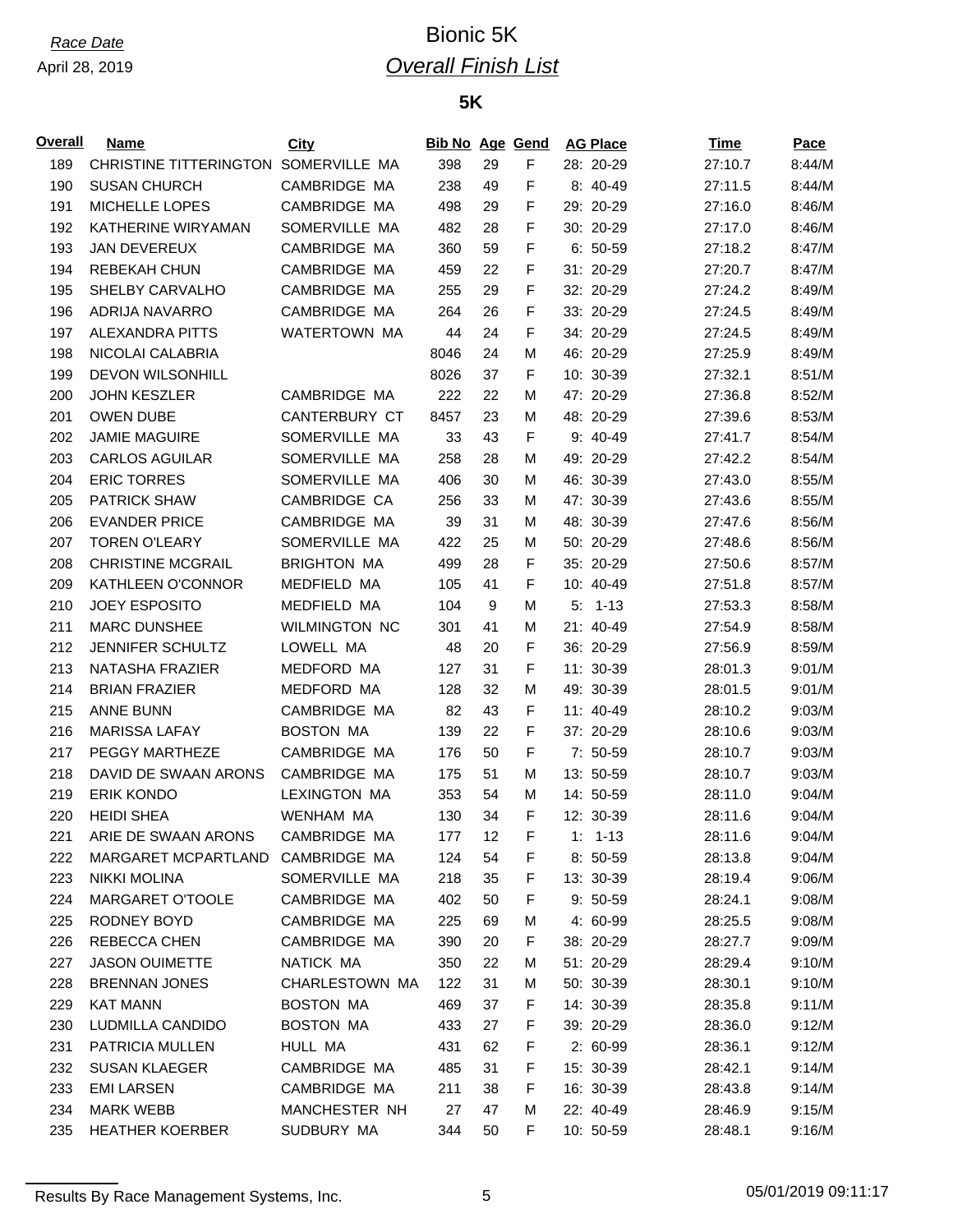## *Race Date* Bionic 5K *Overall Finish List*

### **5K**

| <u>Overall</u> | Name                       | <b>City</b>                  | <b>Bib No Age Gend</b> |    |   | <b>AG Place</b> | <b>Time</b> | Pace    |
|----------------|----------------------------|------------------------------|------------------------|----|---|-----------------|-------------|---------|
| 236            | <b>MARK LEONARD</b>        | <b>SOUTHBOROUGH</b>          | 108                    | 62 | M | 5: 60-99        | 28:51.4     | 9:17/M  |
| 237            | <b>GOLNOOSH HAKIMDAVAR</b> |                              | 8461                   | 38 | F | 17: 30-39       | 28:54.6     | 9:18/M  |
| 238            | <b>MALLORY PARK</b>        | CHARLESTOWN MA               | 55                     | 31 | F | 18: 30-39       | 28:57.3     | 9:19/M  |
| 239            | <b>MARYAM BORTON</b>       | SOMERVILLE MA                | 132                    | 31 | F | 19: 30-39       | 28:59.5     | 9:19/M  |
| 240            | ALEXANDER TRAXLER          | <b>BOSTON MA</b>             | 266                    | 29 | M | 52: 20-29       | 29:06.6     | 9:21/M  |
| 241            | <b>JILL LARSON</b>         | <b>LEXINGTON MA</b>          | 123                    | 61 | F | $3:60-99$       | 29:07.6     | 9:22/M  |
| 242            | <b>JENNIFER KEDDY</b>      | CAMBRIDGE MA                 | 155                    | 52 | F | 11: 50-59       | 29:17.4     | 9:25/M  |
| 243            | <b>STUART LEVINSON</b>     | CAMBRIDGE MA                 | 154                    | 53 | м | 15: 50-59       | 29:17.6     | 9:25/M  |
| 244            | <b>DYLAN ROWE</b>          | DUXBURY MA                   | 228                    | 13 | М | $6: 1-13$       | 29:29.7     | 9:29/M  |
| 245            | <b>ALICIA KATZ</b>         | CHARLESTOWN MA               | 60                     | 34 | F | 20: 30-39       | 29:40.5     | 9:32/M  |
| 246            | <b>DAVID BONFIGLIO</b>     | FOXBORO MA                   | 181                    | 39 | М | 51: 30-39       | 29:40.6     | 9:32/M  |
| 247            | <b>ALLIE CAIN</b>          | <b>BOSTON MA</b>             | 36                     | 26 | F | 40: 20-29       | 29:46.6     | 9:34/M  |
| 248            | <b>CARA BRICKLEY</b>       | CHARLESTOWN MA               | 67                     | 44 | F | 12: 40-49       | 29:50.5     | 9:36/M  |
| 249            | PAMELA MARYANSKI           | MEDFORD MA                   | 8458                   | 40 | F | 13: 40-49       | 29:56.8     | 9:37/M  |
| 250            | <b>RUT PENA</b>            | CAMBRIDGE MA                 | 379                    | 32 | F | 21: 30-39       | 30:00.6     | 9:39/M  |
| 251            | DHEEPAK ARUMUKH REVI       | CAMBRIDGE MA                 | 386                    | 24 | М | 53: 20-29       | 30:02.8     | 9:39/M  |
| 252            | ANNE CHRISTIANSEN          | WAYLAND MA                   | 328                    | 39 | F | 22: 30-39       | 30:03.9     | 9:40/M  |
| 253            | ELIZABETH CHRISTIANSEN     |                              | 8450                   | 36 | F | 23: 30-39       | 30:06.5     | 9:41/M  |
| 254            | MICHAEL TWARDOWSKI         | <b>HOPKINTON MA</b>          | 208                    | 31 | М | 52: 30-39       | 30:09.3     | 9:42/M  |
| 255            | KATHERINE VENZKE           | <b>LEXINGTON MA</b>          | 354                    | 47 | F | 14: 40-49       | 30:11.1     | 9:42/M  |
| 256            | <b>MICHAEL CHAN</b>        | WALTHAM MA                   | 209                    | 24 | М | 54: 20-29       | 30:11.6     | 9:42/M  |
| 257            | <b>BRYAN MCCULLOUGH</b>    | SOMERVILLE MA                | 249                    | 38 | М | 53: 30-39       | 30:11.9     | 9:42/M  |
| 258            | <b>GARY CHRISTIANSEN</b>   | MARLBOROUGH MA               | 327                    | 67 | М | $6: 60-99$      | 30:15.7     | 9:44/M  |
| 259            | <b>ALI EATON</b>           | SOMERVILLE MA                | 403                    | 29 | F | 41: 20-29       | 30:17.9     | 9:44/M  |
| 260            | <b>DAMON BORRELLI</b>      | NEEDHAM MA                   | 81                     | 57 | М | 16: 50-59       | 30:28.4     | 9:48/M  |
| 261            | <b>ALEX MADINGER</b>       | <b>BOSTON MA</b>             | 283                    | 28 | М | 55: 20-29       | 30:28.8     | 9:48/M  |
| 262            | <b>WHITNEY ALLEN</b>       | CAMBRIDGE MA                 | 521                    | 48 | F | 15: 40-49       | 30:33.6     | 9:49/M  |
| 263            | <b>JOYCE RYAN</b>          | CHARLESTOWN MA               | 66                     | 56 | F | 12: 50-59       | 30:34.1     | 9:50/M  |
| 264            | <b>AUDREY HORST</b>        | CAMBRIDGE MA                 | 35                     | 30 | F | 24: 30-39       | 30:35.9     | 9:50/M  |
| 265            | DAN WARREN                 | <b>BEVERLY MA</b>            | 519                    | 35 | М | 54: 30-39       | 30:36.4     | 9:50/M  |
| 266            | <b>BHAWNA SHIWANI</b>      | WELLESLEY MA                 | 331                    | 29 | F | 42: 20-29       | 30:38.6     | 9:51/M  |
| 267            | AMANDA WASHINGTON          | CAMBRIDGE MA                 | 325                    | 26 | F | 43: 20-29       | 30:38.8     | 9:51/M  |
| 268            | <b>LARRY HAILE</b>         | <b>BROOKLINE MA</b>          | 359                    | 44 | м | 23: 40-49       | 30:40.4     | 9:52/M  |
| 269            | <b>JOHN ERWIN</b>          | WALPOLE MA                   | 90                     | 56 | м | 17: 50-59       | 30:40.8     | 9:52/M  |
| 270            | SHANSHAN XU                | SOMERVILLE MA                | 324                    | 31 | F | 25: 30-39       | 30:41.9     | 9:52/M  |
| 271            | THOMAS COLLET              | CAMBRIDGE MA                 | 346                    | 55 | М | 18: 50-59       | 30:48.7     | 9:54/M  |
| 272            | <b>AUSTIN REED</b>         | SENECA FALLS NY              | 1                      | 22 | м | 56: 20-29       | 30:50.8     | 9:55/M  |
| 273            | ELIZABETH WALKER           | CAMBRIDGE MA                 | 165                    | 31 | F | 26: 30-39       | 30:52.4     | 9:55/M  |
| 274            | <b>OLIVIA JOSEPH</b>       | <b>BOSTON MA</b>             | 45                     | 26 | F | 44: 20-29       | 30:56.2     | 9:57/M  |
| 275            | <b>LAURA MONIES</b>        | SOMERVILLE MA                | 396                    | 44 | F | 16: 40-49       | 30:58.8     | 9:57/M  |
| 276            | NICHOLAS DUCEY             | <b>WHITINSVILLE MA</b>       | 352                    | 26 | м | 57: 20-29       | 30:59.2     | 9:58/M  |
| 277            | <b>RENEE DEAN</b>          | MALDEN MA                    | 315                    | 44 | F | 17: 40-49       | 31:04.0     | 9:59/M  |
|                |                            |                              |                        |    |   |                 |             |         |
| 278            | <b>CAROLINE CENTRELLA</b>  | HOPKINTON MA<br>ARLINGTON MA | 70                     | 18 | F | $6: 14-19$      | 31:05.6     | 10:00/M |
| 279            | <b>MARION JONES</b>        |                              | 358                    | 37 | F | 27: 30-39       | 31:08.2     | 10:01/M |
| 280            | NATHAN DEAN                | MALDEN MA                    | 316                    | 13 | м | $7: 1-13$       | 31:08.5     | 10:01/M |
| 281            | <b>CAROLYN SHARZER</b>     |                              | 8030                   | 26 | F | 45: 20-29       | 31:10.7     | 10:01/M |
| 282            | DAN ROSEMAN                | LEXINGTON MA                 | 470                    | 76 | М | 7: 60-99        | 31:10.9     | 10:01/M |

Results By Race Management Systems, Inc. 6 05/01/2019 09:11:18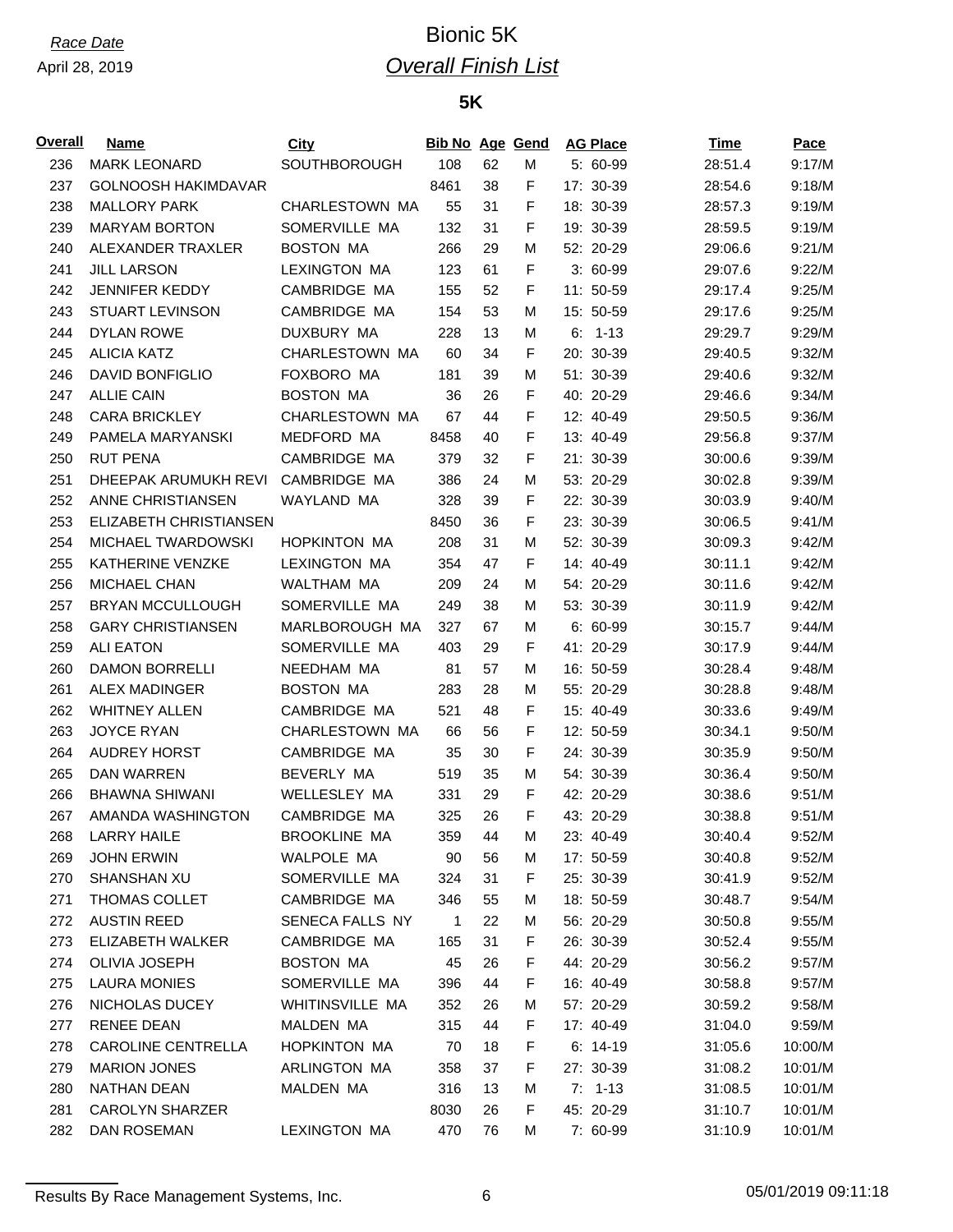## *Race Date* Bionic 5K *Overall Finish List*

### **5K**

| <b>Overall</b> | <b>Name</b>               | <b>City</b>         | <b>Bib No Age Gend</b> |    |             | <b>AG Place</b> | <u>Time</u> | Pace    |
|----------------|---------------------------|---------------------|------------------------|----|-------------|-----------------|-------------|---------|
| 283            | <b>SARAH MAUST</b>        |                     | 8028                   | 31 | F           | 28: 30-39       | 31:11.6     | 10:02/M |
| 284            | <b>STEPHANIE MOORE</b>    | <b>MALDEN MA</b>    | 364                    | 30 | F           | 29: 30-39       | 31:14.1     | 10:03/M |
| 285            | <b>FELICIA KAZER</b>      | JAMAICA PLAIN MA    | 188                    | 40 | F           | 18: 40-49       | 31:16.2     | 10:03/M |
| 286            | <b>MARNI KAZER</b>        | <b>BROOKLYN NY</b>  | 270                    | 37 | F           | 30: 30-39       | 31:16.6     | 10:03/M |
| 287            | <b>JOHN KUCICH</b>        | MAYNARD MA          | 335                    | 52 | М           | 19: 50-59       | 31:22.7     | 10:05/M |
| 288            | <b>MONICA KUCICH</b>      | MAYNARD MA          | 334                    | 50 | F           | 13: 50-59       | 31:23.3     | 10:05/M |
| 289            | <b>JULIE HOLBROOK</b>     | <b>WENHAM MA</b>    | 95                     | 45 | F           | 19: 40-49       | 31:25.2     | 10:06/M |
| 290            | <b>ELLIE HOLBROOK</b>     | <b>WENHAM MA</b>    | 219                    | 12 | $\mathsf F$ | $2: 1-13$       | 31:25.6     | 10:06/M |
| 291            | <b>OLIVIA GRAHAM</b>      | CAMBRIDGE MA        | 319                    | 20 | F           | 46: 20-29       | 31:34.2     | 10:09/M |
| 292            | SOFIKA DEMAS              | <b>MILTON MA</b>    | 8042                   | 15 | F           | $7: 14-19$      | 31:40.9     | 10:11/M |
| 293            | <b>DARA COHEN</b>         | CAMBRIDGE MA        | 392                    | 39 | F           | 31: 30-39       | 31:41.7     | 10:11/M |
| 294            | <b>EMMA DAVIDSON</b>      | WABAN MA            | 473                    | 14 | F           | 8: 14-19        | 31:41.8     | 10:11/M |
| 295            | DIEGO MENDOZA             | <b>MALDEN MA</b>    | 196                    | 25 | М           | 58: 20-29       | 31:44.5     | 10:12/M |
| 296            | RO O'CONNOR               | CHARLESTOWN MA      | 59                     | 33 | F           | 32: 30-39       | 31:55.0     | 10:16/M |
| 297            | <b>CARLYN SMITH</b>       | CHARLESTOWN MA      | 50                     | 31 | F           | 33: 30-39       | 31:55.3     | 10:16/M |
| 298            | MICHAEL MCCRARY           | SOMERVILLE MA       | 101                    | 53 | М           | 20: 50-59       | 31:56.2     | 10:16/M |
| 299            | <b>CANDACE HODGE</b>      | SOMERVILLE MA       | 248                    | 34 | F           | 34: 30-39       | 31:58.8     | 10:17/M |
| 300            | <b>LAEL CHESTER</b>       | CAMBRIDGE MA        | 240                    | 53 | F           | 14: 50-59       | 32:01.0     | 10:18/M |
| 301            | <b>BRIGID SHAW</b>        | <b>BOSTON MA</b>    | 468                    | 35 | F           | 35: 30-39       | 32:03.7     | 10:18/M |
| 302            | <b>JINSOO KIM</b>         | CAMBRIDGE MA        | 456                    | 29 | М           | 59: 20-29       | 32:05.6     | 10:19/M |
| 303            | <b>LAURA PETERS</b>       | CAMBRIDGE MA        | 525                    | 30 | F           | 36: 30-39       | 32:08.3     | 10:20/M |
| 304            | <b>JUAN MOLINA</b>        | SOMERVILLE MA       | 430                    | 34 | F           | 37: 30-39       | 32:09.7     | 10:20/M |
| 305            | <b>KELLY DAVIDSON</b>     | WABAN MA            | 472                    | 45 | F           | 20: 40-49       | 32:13.7     | 10:22/M |
| 306            | <b>HENRY DAVIDSON</b>     | WABAN MA            | 471                    | 11 | M           | $8: 1-13$       | 32:13.7     | 10:22/M |
| 307            | DAN RYAN                  | DORCHESTER MA       | 336                    | 42 | M           | 24: 40-49       | 32:16.2     | 10:23/M |
| 308            | PAUL HOLLINGS             | ARLINGTON MA        | 205                    | 61 | М           | 8: 60-99        | 32:18.3     | 10:23/M |
| 309            | <b>HILARY DETMOLD</b>     | <b>BOSTON MA</b>    | 337                    | 38 | F           | 38: 30-39       | 32:21.6     | 10:24/M |
| 310            | YVETTE MODESTIN           | <b>MILTON MA</b>    | 197                    | 52 | $\mathsf F$ | 15: 50-59       | 32:22.2     | 10:24/M |
| 311            | <b>GAYLE OULIGHAN</b>     | CARLISLE MA         | 512                    | 60 | F           | 4: 60-99        | 32:22.8     | 10:24/M |
| 312            | <b>NATHAN LESSER</b>      | <b>NEWTON MA</b>    | 10                     | 17 | M           | 4: 14-19        | 32:24.2     | 10:25/M |
| 313            | <b>JEANNIE LAPLANTE</b>   | MEDFORD MA          | 199                    | 32 | F           | 39: 30-39       | 32:26.1     | 10:26/M |
| 314            | ANNA FISHER-PINKERT       | JAMAICA PLAIN MA    | 111                    | 34 | F           | 40: 30-39       | 32:28.6     | 10:26/M |
| 315            | <b>CAMPBELL MURRAY</b>    | <b>BROOKLINE MA</b> | 172                    | 42 | М           | 25: 40-49       | 32:41.5     | 10:31/M |
| 316            | THEA MURRAY               | <b>BROOKLINE MA</b> | 216                    | 37 | F           | 41: 30-39       | 32:41.7     | 10:31/M |
| 317            | <b>JODY STEINHILBER</b>   | CHESTNUT HILL MA    | 401                    | 41 | F           | 21: 40-49       | 32:43.2     | 10:31/M |
| 318            | <b>GUILLERMO BERNAL</b>   | CAMBRIDGE MA        | 102                    | 35 | М           | 55: 30-39       | 32:44.1     | 10:32/M |
| 319            | <b>JULIANA DAVIS</b>      | CAMBRIDGE MA        | 121                    | 47 | F           | 22: 40-49       | 32:47.9     | 10:32/M |
| 320            | <b>JUDITH GRAY</b>        | <b>WESTON MA</b>    | 143                    | 65 | F           | 5: 60-99        | 32:52.9     | 10:34/M |
| 321            | NATE SHORE                | <b>BOSTON MA</b>    | 30                     | 14 | М           | $5: 14-19$      | 33:05.4     | 10:38/M |
| 322            | <b>KAZUMI WALTON</b>      | MELROSE MA          | 217                    | 30 | F           | 42: 30-39       | 33:05.6     | 10:38/M |
| 323            | CHRISTOPHER WALTON        | MELROSE MA          | 404                    | 36 | Μ           | 56: 30-39       | 33:08.1     | 10:39/M |
| 324            | <b>LAUREN BAKER</b>       | CAMBRIDGE MA        | 450                    | 25 | F           | 47: 20-29       | 33:16.4     | 10:42/M |
| 325            | <b>KATRINA PRICE</b>      | <b>SOUTH BOSTON</b> | 296                    | 36 | F           | 43: 30-39       | 33:17.8     | 10:42/M |
| 326            | CELIA LANDERS             | SOMERVILLE MA       | 294                    | 40 | F           | 23: 40-49       | 33:18.2     | 10:42/M |
| 327            | <b>CHRISTEN GLOGOWSKI</b> | MEDFORD MA          | 297                    | 46 | F           | 24: 40-49       | 33:20.0     | 10:43/M |
| 328            | <b>HALINA ADAMS</b>       | BRIDGEWATER MA      | 492                    | 33 | F           | 44: 30-39       | 33:28.6     | 10:46/M |
| 329            | <b>MEGAN WEBB</b>         | <b>BOSTON MA</b>    | 273                    | 35 | F           | 45: 30-39       | 33:31.8     | 10:47/M |
|                |                           |                     |                        |    |             |                 |             |         |

Results By Race Management Systems, Inc. 7 7 7 05/01/2019 09:11:18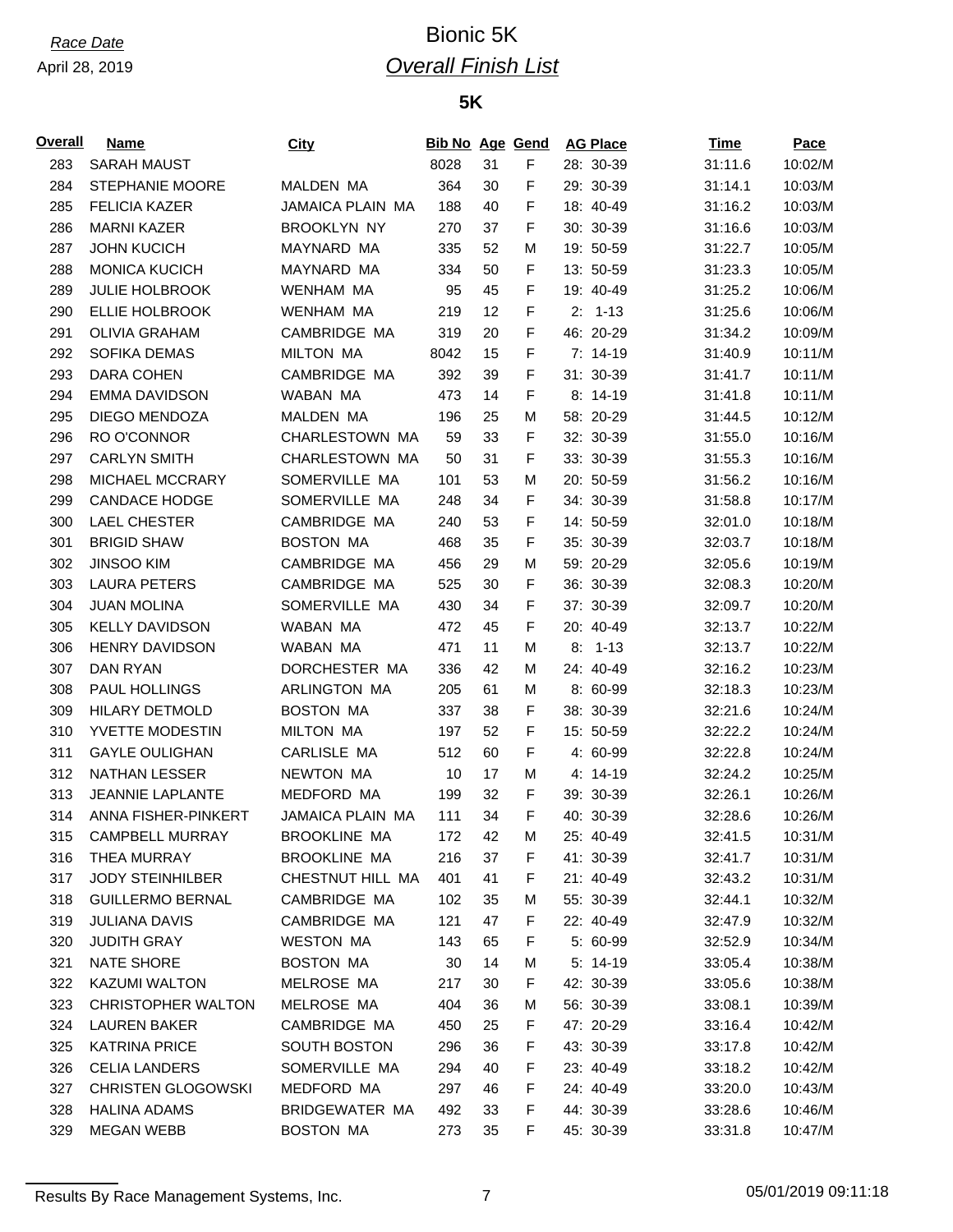## *Race Date* Bionic 5K *Overall Finish List*

### **5K**

| <b>Overall</b> | <b>Name</b>                 | <b>City</b>            | <b>Bib No Age Gend</b> |    |   | <b>AG Place</b> | Time    | Pace    |
|----------------|-----------------------------|------------------------|------------------------|----|---|-----------------|---------|---------|
| 330            | YOOREE LOSORDO              | ROXBURY MA             | 509                    | 39 | F | 46: 30-39       | 33:35.3 | 10:48/M |
| 331            | <b>BHATTARAI BODHI</b>      | CONCORD NH             | 8039                   | 4  | M | $9: 1-13$       | 33:42.6 | 10:50/M |
| 332            | THERESA SHANAHAN            | SHERBORN MA            | 31                     | 51 | F | 16: 50-59       | 33:45.0 | 10:51/M |
| 333            | MICHELLE (RAY) CONNER       | CONCORD NH             | 200                    | 38 | F | 47: 30-39       | 33:45.1 | 10:51/M |
| 334            | <b>DAVIS ROAST</b>          | <b>BOSTON MA</b>       | 465                    | 31 | М | 57: 30-39       | 33:45.4 | 10:51/M |
| 335            | KRITHIKA SWAMINATHAN        | CAMBRIDGE MA           | 434                    | 23 | F | 48: 20-29       | 33:46.6 | 10:51/M |
| 336            | <b>SANGJUN LEE</b>          | CAMBRIDGE MA           | 387                    | 30 | M | 58: 30-39       | 33:47.3 | 10:52/M |
| 337            | <b>SUZANNE HOPKINS</b>      | <b>BOSTON MA</b>       | 356                    | 33 | F | 48: 30-39       | 33:48.3 | 10:52/M |
| 338            | <b>MARK JOSEPHS</b>         | CHESTNUT HILL MA       | 432                    | 53 | M | 21: 50-59       | 34:11.0 | 10:59/M |
| 339            | <b>MARISA WILLIAMS</b>      | CHARLESTOWN MA         | 61                     | 31 | F | 49: 30-39       | 34:20.2 | 11:02/M |
| 340            | <b>HALEY MATUSZEK</b>       | CHARLESTOWN MA         | 88                     | 25 | F | 49: 20-29       | 34:20.9 | 11:02/M |
| 341            | <b>DIANA WAGNER</b>         | CAMBRIDGE MA           | 447                    | 33 | F | 50: 30-39       | 34:22.7 | 11:03/M |
| 342            | <b>MARIE TREMBLAY</b>       | <b>BOSTON MA</b>       | 246                    | 62 | F | $6: 60-99$      | 34:23.3 | 11:03/M |
| 343            | MICHAEL AMBROSI             | ARLINGTON MA           | 413                    | 32 | M | 59: 30-39       | 34:28.0 | 11:05/M |
| 344            | <b>CAROLYN WARGER</b>       | CAMBRIDGE MA           | 400                    | 36 | F | 51: 30-39       | 34:31.1 | 11:06/M |
| 345            | <b>DAWN GABRIEL</b>         | CAMBRIDGE MA           | 244                    | 43 | F | 25: 40-49       | 34:33.5 | 11:07/M |
| 346            | <b>DEBORAH BOURQUE</b>      | WATERTOWN MA           | 168                    | 48 | F | 26: 40-49       | 34:34.0 | 11:07/M |
| 347            | MELENI MHLABA-ADEBO         | DORCHESTER MA          | 502                    | 44 | F | 27: 40-49       | 34:39.3 | 11:08/M |
| 348            | <b>EMMA WHITE</b>           | <b>BOSTON MA</b>       | 112                    | 33 | F | 52: 30-39       | 34:42.6 | 11:09/M |
| 349            | <b>FERNANDEZ PETER</b>      | <b>BELMONT MA</b>      | 8032                   | 48 | M | 26: 40-49       | 34:49.4 | 11:12/M |
| 350            | <b>GRINNELL ELIZN</b>       | <b>BELMONT MA</b>      | 8031                   | 49 | F | 28: 40-49       | 34:49.6 | 11:12/M |
| 351            | LYRA FERNANDEZ              | <b>BELMONT MA</b>      | 8033                   | 9  | F | $3: 1-13$       | 34:50.6 | 11:12/M |
| 352            | KHOA DOAN                   | CAMBRIDGE MA           | 322                    | 19 | M | $6: 14-19$      | 34:54.7 | 11:13/M |
| 353            | <b>KATHRYN QUAGLIA</b>      | <b>BOSTON MA</b>       | 94                     | 24 | F | 50: 20-29       | 34:59.6 | 11:15/M |
| 354            | <b>LAURA LETELLIER</b>      | CHARLESTOWN MA         | 63                     | 25 | F | 51: 20-29       | 35:00.2 | 11:15/M |
| 355            | <b>ISABELLE VUILLEUMIER</b> | CHARLESTOWN MA         | 69                     | 34 | F | 53: 30-39       | 35:02.0 | 11:16/M |
| 356            | <b>JULIE BAKER</b>          | CHARLESTOWN MA         | 65                     | 28 | F | 52: 20-29       | 35:06.3 | 11:17/M |
| 357            | <b>MEGAN CLARKE</b>         | CAMBRIDGE MA           | 437                    | 23 | F | 53: 20-29       | 35:09.4 | 11:18/M |
| 358            | <b>SARA BUCKLEY</b>         | <b>BOSTON MA</b>       | 414                    | 34 | F | 54: 30-39       | 35:16.4 | 11:20/M |
| 359            | <b>ADAM BARBRIE</b>         | MANCHESTER NH          | 86                     | 34 | M | 60: 30-39       | 35:17.9 | 11:21/M |
| 360            | <b>NISHA DUBOIS</b>         | WELLESLEY MA           | 3                      | 46 | F | 29: 40-49       | 35:24.1 | 11:23/M |
| 361            | <b>MARA DUBOIS</b>          | WELLESLEY MA           | 5                      | 13 | F | $4: 1-13$       | 35:24.6 | 11:23/M |
| 362            | <b>JANEANN FISHER</b>       | CAMBRIDGE MA           | 99                     | 60 | F | 7: 60-99        | 35:25.9 | 11:23/M |
| 363            | <b>TALIA GERSHON</b>        | NEEDHAM MA             | 11                     | 18 | F | $9: 14-19$      | 35:43.1 | 11:29/M |
| 364            | <b>JEANNE MCDERMOTT</b>     | <b>LEXINGTON MA</b>    | 74                     | 63 | F | 8: 60-99        | 35:56.6 | 11:33/M |
| 365            | <b>JOEL PIERCE</b>          | <b>BOSTON MA</b>       | 8464                   | 73 | M | 9: 60-99        | 36:02.7 | 11:35/M |
| 366            | <b>MYRIAM APRIL</b>         | CAMBRIDGE MA           | 146                    | 37 | F | 55: 30-39       | 37:03.3 | 11:55/M |
| 367            | <b>GEORGE LANGDON</b>       | CAMBRIDGE MA           | 185                    | 59 | M | 22: 50-59       | 37:06.6 | 11:56/M |
| 368            | <b>JEAN RICCI</b>           | <b>LEXINGTON MA</b>    | 229                    | 59 | F | 17: 50-59       | 37:07.3 | 11:56/M |
| 369            | SARAH LIU                   | <b>WELLESLEY HILLS</b> | 92                     | 18 | F | 10: 14-19       | 37:09.6 | 11:57/M |
| 370            | <b>ISABELLE BAURER</b>      | TROUTDALE OR           | 91                     | 18 | F | 11: 14-19       | 37:09.7 | 11:57/M |
| 371            | <b>STEPHEN DUBOIS</b>       | WELLESLEY MA           | $\overline{c}$         | 45 | M | 27: 40-49       | 37:19.0 | 12:00/M |
| 372            | PRIYA DUBOIS                | WELLESLEY MA           | 6                      | 12 | M | $10: 1-13$      | 37:19.5 | 12:00/M |
| 373            | LIZA GOSSELIN               | SOMERVILLE MA          | 302                    | 27 | F | 54: 20-29       | 37:19.9 | 12:00/M |
| 374            | <b>STACY BRAGA</b>          | CAMBRIDGE MA           | 236                    | 26 | F | 55: 20-29       | 37:20.6 | 12:00/M |
| 375            | <b>ATTICUS BEASLEY</b>      | MELROSE MA             | 526                    | 12 | M | $11: 1-13$      | 37:21.5 | 12:01/M |
| 376            | MAGGIE BEASLEY              | MELROSE MA             | 388                    | 45 | F | 30: 40-49       | 37:21.8 | 12:01/M |

Results By Race Management Systems, Inc. 68 05/01/2019 09:11:19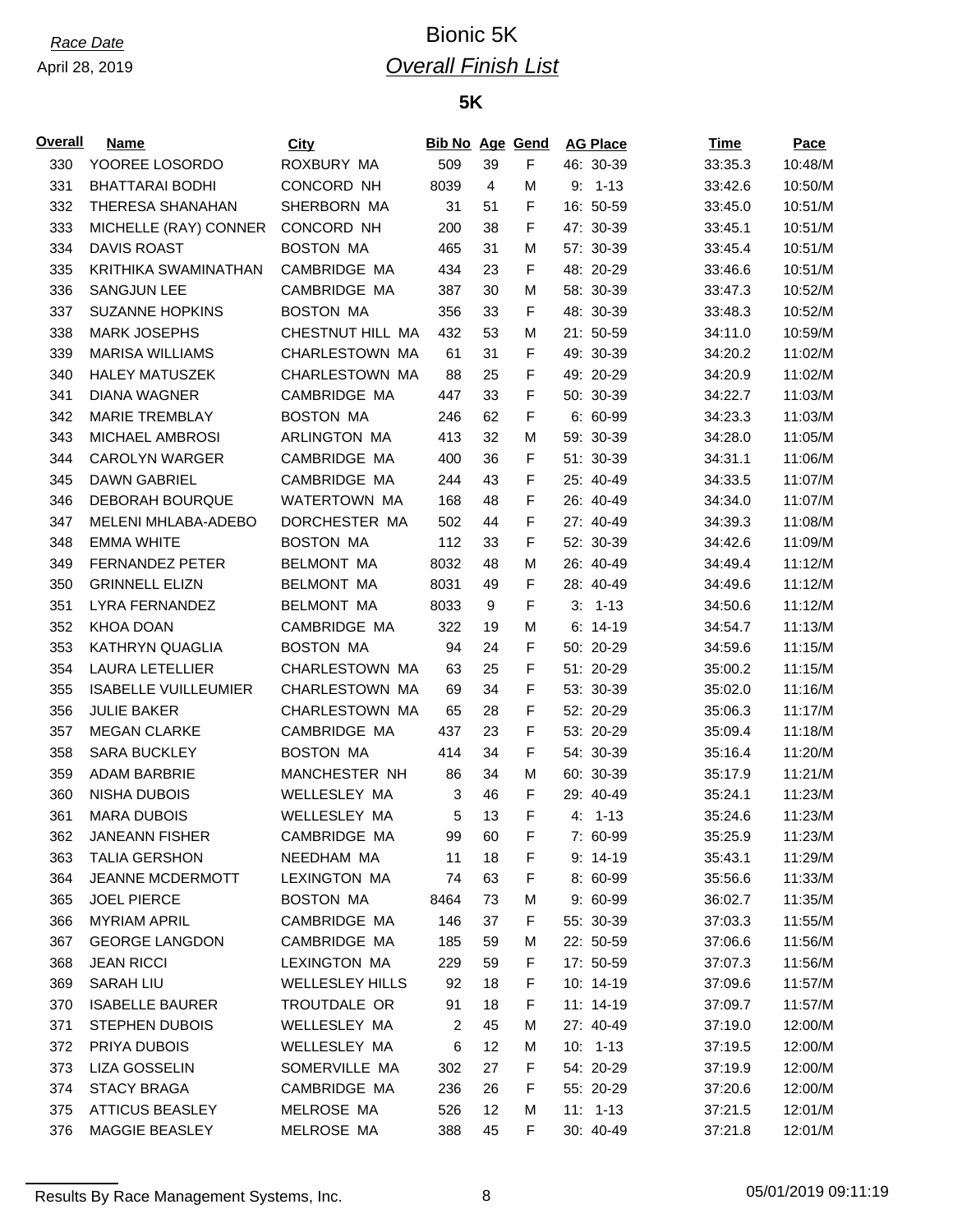## *Race Date* Bionic 5K *Overall Finish List*

### **5K**

| <u>Overall</u> | <b>Name</b>              | City                | <b>Bib No Age Gend</b> |                  |             | <b>AG Place</b> | Time    | Pace    |
|----------------|--------------------------|---------------------|------------------------|------------------|-------------|-----------------|---------|---------|
| 377            | <b>VICTORIA BUNKER</b>   | CAMBRIDGE MA        | 262                    | 25               | F           | 56: 20-29       | 37:22.8 | 12:01/M |
| 378            | <b>KATE KATULAK</b>      | WATERTOWN MA        | 513                    | 32               | F           | 56: 30-39       | 37:24.2 | 12:02/M |
| 379            | <b>DAVID TWEHUES</b>     | <b>BOSTON MA</b>    | 274                    | 39               | М           | 61: 30-39       | 37:36.7 | 12:05/M |
| 380            | RICHARD NUCKOLS          | CAMBRIDGE MA        | 445                    | 36               | М           | 62: 30-39       | 37:54.1 | 12:11/M |
| 381            | <b>HAYES THOMPSON</b>    | CAMBRIDGE MA        | 83                     | 9                | М           | $12: 1-13$      | 37:58.3 | 12:12/M |
| 382            | <b>CLARISSA KEEN</b>     | WATERTOWN MA        | 162                    | 30               | F           | 57: 30-39       | 38:05.9 | 12:15/M |
| 383            | PARAN QUIGLEY            | <b>WATERTOWN MA</b> | 161                    | 34               | F           | 58: 30-39       | 38:06.0 | 12:15/M |
| 384            | <b>DOUG JAMIEL</b>       | <b>WARWICK RI</b>   | 8460                   | 59               | М           | 23: 50-59       | 38:11.6 | 12:17/M |
| 385            | <b>KRISTINA VOONG</b>    | CAMBRIDGE MA        | 483                    | 29               | F           | 57: 20-29       | 38:19.8 | 12:19/M |
| 386            | <b>EVELYN HURLEY</b>     | CAMBRIDGE MA        | 484                    | 47               | F           | 31: 40-49       | 38:56.5 | 12:31/M |
| 387            | ANDREA GANINO            | SOMERVILLE MA       | 348                    | 51               | F           | 18: 50-59       | 38:57.3 | 12:31/M |
| 388            | STAN DOBROWOLSKI JR      | <b>BRAINTREE MA</b> | 326                    | 52               | M           | 24: 50-59       | 38:57.4 | 12:31/M |
| 389            | <b>KATY GIESKEN</b>      | <b>FAIRFIELD CT</b> | 215                    | 31               | F           | 59: 30-39       | 39:03.9 | 12:33/M |
| 390            | <b>EMMA CITY</b>         | <b>BOSTON MA</b>    | 323                    | 24               | F           | 58: 20-29       | 39:11.9 | 12:36/M |
| 391            | <b>ELIZABETH CITY</b>    | LINCOLN MA          | 330                    | 46               | F           | 32: 40-49       | 39:14.4 | 12:37/M |
| 392            | URVASHI CHOGLE           | CHARLESTOWN MA      | 52                     | 48               | $\mathsf F$ | 33: 40-49       | 39:49.5 | 12:48/M |
| 393            | <b>JUNGYEON PARK</b>     | CAMBRIDGE MA        | 311                    | 21               | F           | 59: 20-29       | 39:51.5 | 12:49/M |
| 394            | <b>CASE MCKINLEY</b>     | WAIALUA HI          | 500                    | 20               | м           | 60: 20-29       | 39:53.5 | 12:49/M |
| 395            | <b>KRISTA DEMAS</b>      | <b>MILTON MA</b>    | 8043                   | 45               | F           | 34: 40-49       | 40:00.2 | 12:52/M |
| 396            | ANNA JOHNSTON            | <b>BOSTON MA</b>    | 17                     | 14               | F           | 12: 14-19       | 40:09.3 | 12:55/M |
| 397            | <b>JEFF JOHNSTON</b>     |                     | 8029                   | 53               | М           | 25: 50-59       | 40:09.4 | 12:55/M |
| 398            | <b>JAITON DEMAS</b>      | <b>MILTON MA</b>    | 8041                   | $\boldsymbol{9}$ | M           | $13: 1-13$      | 40:10.2 | 12:55/M |
| 399            | <b>ELIZA DAVIS</b>       | CAMBRIDGE MA        | 120                    | 15               | F           | 13: 14-19       | 40:10.6 | 12:55/M |
| 400            | <b>LANGDON RIVAS</b>     | CAMBRIDGE MA        | 186                    | 9                | M           | $14: 1-13$      | 40:11.1 | 12:55/M |
| 401            | 8463 DEN                 | CAMBRIDGE MA        | 8463                   | 9                | М           | $15: 1-13$      | 40:16.7 | 12:57/M |
| 402            | <b>MARTA RIVAS</b>       | CAMBRIDGE MA        | 184                    | 45               | F           | 35: 40-49       | 40:24.9 | 12:59/M |
| 403            | <b>JESSICA HUWA</b>      | SOMERVILLE MA       | 28                     | 40               | F           | 36: 40-49       | 40:27.8 | 13:00/M |
| 404            | <b>LAUREN PICCOLINO</b>  | WOBURN MA           | 279                    | 27               | F           | 60: 20-29       | 40:29.3 | 13:01/M |
| 405            | <b>BILL KENNEDY</b>      | <b>BRAINTREE MA</b> | 298                    | 37               | М           | 63: 30-39       | 41:14.1 | 13:15/M |
| 406            | <b>CHARLES CZEISLER</b>  | SHERBORN MA         | 501                    | 66               | м           | 10: 60-99       | 41:22.2 | 13:18/M |
| 407            | <b>HELENA JONSSON</b>    | <b>BOSTON MA</b>    | 145                    | 38               | F           | 60: 30-39       | 41:37.3 | 13:23/M |
| 408            | <b>CHIA EVERS</b>        | CAMBRIDGE MA        | 496                    | 46               | F           | 37: 40-49       | 42:40.9 | 13:43/M |
| 409            | ZACHARIAS DANIEL         | CAMBRIDGE MA        | 463                    | 11               | M           | $16: 1-13$      | 42:48.7 | 13:46/M |
| 410            | <b>MAKEDA DANIEL</b>     | CAMBRIDGE MA        | 464                    | 10               | F           | $5: 1-13$       | 42:48.8 | 13:46/M |
| 411            | <b>ANNMARIE ALLEN</b>    | FRAMINGHAM MA       | 144                    | 56               | F           | 19: 50-59       | 43:13.2 | 13:54/M |
| 412            | <b>WENDY GUTTERSON</b>   | NEEDHAM MA          | 309                    | 58               | F           | 20: 50-59       | 43:30.0 | 13:59/M |
| 413            | <b>SAM LUNDEEN</b>       | SOMERVILLE MA       | 310                    | 27               | F           | 61: 20-29       | 43:30.3 | 13:59/M |
| 414            | <b>CADIGAN CITRIS</b>    | ROCKLAND MA         | 8452                   | 51               | м           | 26: 50-59       | 44:31.8 | 14:19/M |
| 415            | <b>KELSEY WIELHOUWER</b> | EAST                | 21                     | 30               | F           | 61: 30-39       | 46:32.0 | 14:58/M |
| 416            | <b>INGA BALL</b>         | <b>BRIGHTON MA</b>  | 41                     | 63               | F           | $9:60-99$       | 46:37.1 | 14:59/M |
| 417            | <b>KHALIL PARKER</b>     | SOMERVILLE MA       | 47                     | 28               | М           | 61: 20-29       | 46:37.8 | 14:59/M |
| 418            | <b>JANE MEEK</b>         | CAMBRIDGE MA        | 488                    | $\boldsymbol{9}$ | F           | $6: 1-13$       | 46:39.3 | 15:00/M |
| 419            | <b>FREHIWOT TESFAYE</b>  | CAMBRIDGE MA        | 373                    | 49               | F           | 38: 40-49       | 46:40.7 | 15:00/M |
| 420            | <b>CATHERINE YOON</b>    | CAMBRIDGE MA        | 487                    | 50               | F           | 21: 50-59       | 46:43.3 | 15:01/M |
| 421            | MG WOOD                  |                     | 8466                   | 65               | F           | 10: 60-99       | 46:55.7 | 15:05/M |
| 422            | ELLEN ROHAN BALL         | CAMBRIDGE MA        | 89                     | 55               | F           | 22: 50-59       | 47:11.6 | 15:10/M |
| 423            | RANA MOKHTAR             | CAMBRIDGE MA        | 503                    | 40               | F           | 39: 40-49       | 47:20.0 | 15:13/M |

Results By Race Management Systems, Inc. 2012019 05/01/2019 09:11:19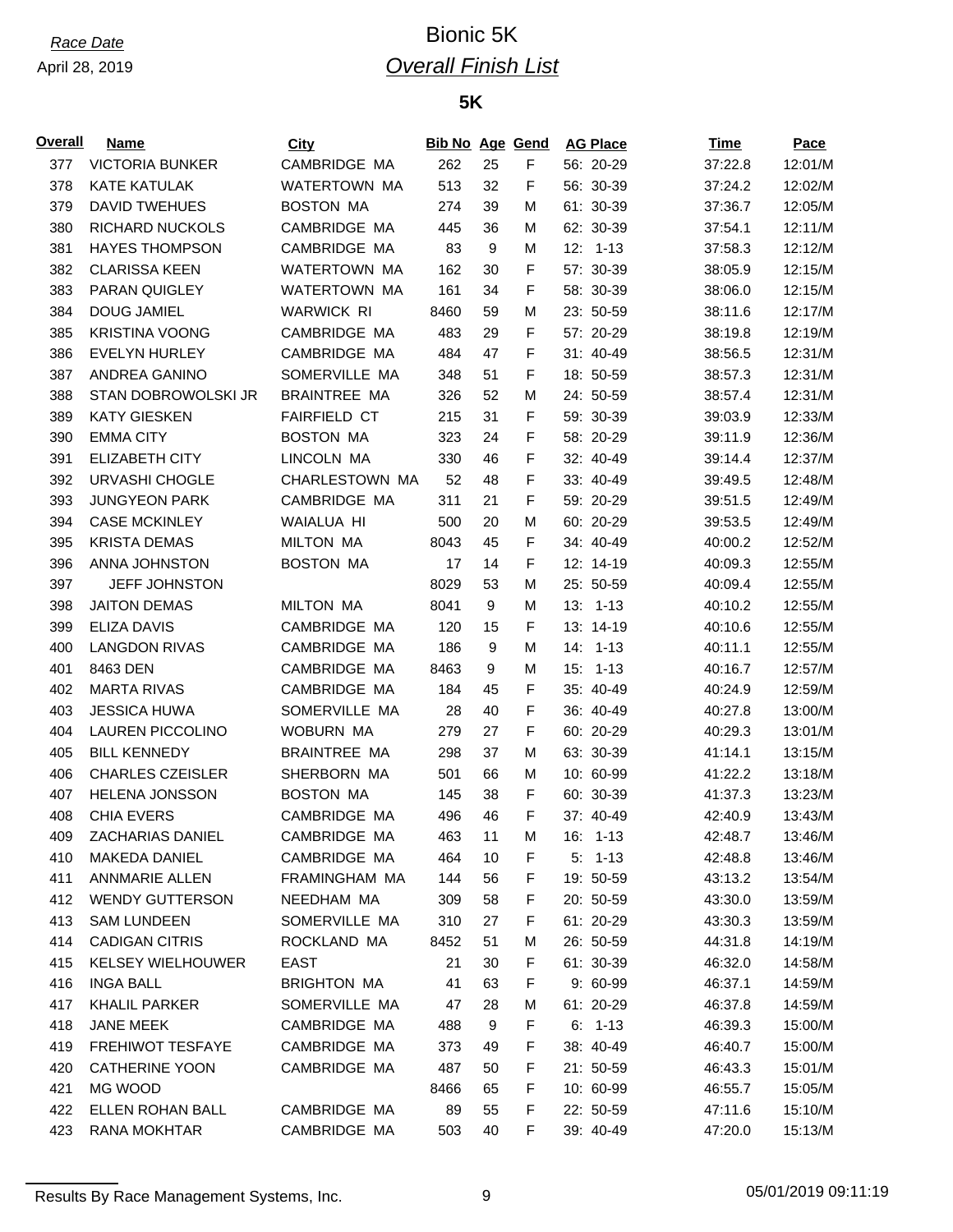## *Race Date* Bionic 5K *Overall Finish List*

### **5K**

| 424<br><b>DAVID MCGILL</b><br>CAMBRIDGE MA<br>263<br>76<br>11: 60-99<br>47:32.2<br>15:17/M<br>М<br>F<br>425<br><b>HEATHER DEVINE</b><br>NORWOOD MA<br>417<br>39<br>62: 30-39<br>15:18/M<br>47:36.2<br>426<br>ROBERT MARTINEZ<br>8047<br>64: 30-39<br>15:29/M<br>39<br>M<br>48:08.6<br>427<br>ZACHARY GREENHALGH<br>NORWOOD MA<br>418<br>11<br>17:<br>15:44/M<br>M<br>$1 - 13$<br>48:55.4<br>428<br><b>WILLIAM GREENHALGH</b><br>NORWOOD MA<br>419<br>9<br>18:<br>15:44/M<br>М<br>$1 - 13$<br>48:56.2<br>NORWOOD MA<br>F<br>429<br><b>CASSIE DEVINE</b><br>39<br>63: 30-39<br>15:44/M<br>420<br>48:57.2<br>CAMBRIDGE MA<br>F<br>430<br><b>NORA MACDONALD</b><br>32<br>64: 30-39<br>15:53/M<br>126<br>49:24.4<br>SOUTH EASTON MA<br>15:59/M<br>431<br><b>ANGELINA WHITE</b><br>97<br>26<br>F<br>62: 20-29<br>49:43.5<br>F<br>432<br><b>JESSICA ALMEIDA</b><br>SOMERVILLE MA<br>32<br>65: 30-39<br>15:59/M<br>96<br>49:44.1<br>CAMBRIDGE MA<br>F<br>433<br>ELIZABETH LENKAUSKAS<br>61<br>11: 60-99<br>16:12/M<br>241<br>50:23.7<br>434<br><b>CHRISTOPHER PETERS</b><br><b>BOSTON MA</b><br>282<br>27<br>62: 20-29<br>16:14/M<br>M<br>50:29.9<br>435<br><b>MEGAN LENKAUSKAS</b><br>CAMBRIDGE MA<br>281<br>27<br>F<br>63: 20-29<br>16:14/M<br>50:30.7<br>436<br>STEPHEN LENKAUSKAS<br>CAMBRIDGE MA<br>231<br>59<br>27: 50-59<br>16:15/M<br>М<br>50:33.4<br>437<br><b>ELLEN ROCHE</b><br>36<br>F<br>66: 30-39<br>16:27/M<br>8049<br>51:10.4<br>438<br><b>BRICE IWANGOU</b><br>CAMBRIDGE MA<br>446<br>49<br>28: 40-49<br>17:01/M<br>M<br>52:55.5<br>17:03/M<br>439<br><b>RICH WHITE</b><br>WEYMOUTH MA<br>183<br>28: 50-59<br>54<br>M<br>53:01.7<br>F<br>440<br><b>NANCY CAHILL</b><br>WEYMOUTH MA<br>50<br>23: 50-59<br>17:03/M<br>182<br>53:02.7<br>441<br><b>VINICIUS CENE</b><br>CAMBRIDGE MA<br>33<br>65: 30-39<br>17:06/M<br>443<br>M<br>53:12.9<br>442<br><b>CONNOR MCCANN</b><br>CAMBRIDGE MA<br>63: 20-29<br>53:13.1<br>17:07/M<br>440<br>23<br>M<br>F<br>443<br><b>KRISTIN FENNELLY</b><br><b>WESTPORT MA</b><br>36<br>67: 30-39<br>17:38/M<br>194<br>54:50.6<br>$\boldsymbol{9}$<br>F<br>444<br><b>LYLA FENNELLY</b><br><b>WESTPORT MA</b><br>$7: 1-13$<br>17:38/M<br>192<br>54:51.3<br>F<br>$\overline{7}$<br>445<br><b>GRACIE FENNELLY</b><br><b>WESTPORT MA</b><br>191<br>8:<br>$1 - 13$<br>17:39/M<br>54:53.0<br>17:39/M<br>446<br><b>KERIAN FENNELLY</b><br><b>WESTPORT MA</b><br>66: 30-39<br>195<br>36<br>M<br>54:53.1<br>F<br>17:39/M<br>447<br><b>JUNE FENNELLY</b><br><b>WESTPORT MA</b><br>193<br>3<br>9:<br>$1 - 13$<br>54:54.6<br>448<br><b>ANGUS ROWE</b><br>DUXBURY MA<br>$\overline{7}$<br>19:<br>$1 - 13$<br>56:21.9<br>18:07/M<br>227<br>М<br>449<br><b>CLINTON ROWE</b><br>DUXBURY MA<br>226<br>43<br>29: 40-49<br>18:08/M<br>M<br>56:24.4<br>F<br>450<br><b>HALEY VALENTE</b><br>WATERTOWN MA<br>19<br>14: 14-19<br>18:10/M<br>189<br>56:31.9<br>451<br><b>RENEE MARTIN</b><br>CAMBRIDGE MA<br>317<br>44<br>F<br>40: 40-49<br>18:25/M<br>57:17.6<br>F<br>452<br><b>KACHE BOYD</b><br>CAMBRIDGE MA<br>93<br>36<br>68: 30-39<br>18:25/M<br>57:17.6<br>453<br><b>RYAN GARRITY</b><br><b>TOPSFIELD MA</b><br>31<br>67: 30-39<br>18:26/M<br>180<br>M<br>57:19.1<br>F<br>454<br>ERICA ROGERS JENSEN<br>SOMERVILLE MA<br>69: 30-39<br>18:26/M<br>510<br>36<br>57:20.0<br>SOMERVILLE MA<br>F<br>455<br>JILL ROGERS JENSEN<br>511<br>47<br>41: 40-49<br>18:26/M<br>57:20.9<br><b>FINN MCKENNA</b><br>CAMBRIDGE MA<br>8045<br>$\overline{7}$<br>20: 1-13<br>456<br>M<br>57:41.0<br>18:33/M<br>CAMBRIDGE MA<br>30: 40-49<br>457<br>PHIL MCKENNA<br>8044<br>42<br>57:43.5<br>18:34/M<br>M<br>F<br>458<br><b>HANNAH BREWSTER</b><br>WOBURN MA<br>169<br>34<br>70: 30-39<br>1:02:38.4<br>20:08/M<br>459<br>NATHANIEL BREWSTER<br>WOBURN MA<br>170<br>34<br>68: 30-39<br>20:08/M<br>M<br>1:02:38.7<br>42<br>F<br>460<br>AMY PIETRAFITTA<br>PLYMOUTH MA<br>42<br>42: 40-49<br>20:09/M<br>1:02:40.8<br>461<br><b>GRANT LEVINSON</b><br>CAMBRDIGE MA<br>14<br>M<br>$7: 14-19$<br>1:06:02.5<br>21:14/M<br>157<br><b>AVA LEVINSON</b><br>CAMBRIDGE MA<br>F<br>462<br>156<br>16<br>15: 14-19<br>1:06:06.2<br>21:15/M<br>463<br>WINTHROP MA<br><b>AMY LAWSON</b><br>137<br>29<br>F<br>64: 20-29<br>1:08:19.7<br>21:58/M<br>464<br>38<br><b>EVERETT LAWSON</b><br>WINTHROP MA<br>136<br>69: 30-39<br>1:08:53.6<br>22:09/M<br>M<br>$\mathbf{1}$<br>F<br>465<br><b>DERAVILEILA</b><br>8040<br>$10: 1-13$<br>22:36/M<br>1:10:17.8<br><b>EUNICE FERNANDES</b><br>F<br>466<br><b>MILTON MA</b><br>497<br>68<br>12: 60-99<br>1:10:39.8<br>22:43/M<br><b>MILTON MA</b><br>467<br><b>THOMAS HOPKINS</b><br>60<br>12: 60-99<br>1:10:40.9<br>22:43/M<br>71<br>M<br>18<br>F<br>468<br><b>STEPH BROWN</b><br>WATERTOWN MA<br>210<br>16: 14-19<br>23:01/M<br>1:11:35.5<br>469<br>F<br>OLIVIA CAVANAGH<br><b>BELMONT MA</b><br>14<br>18<br>17: 14-19<br>1:11:39.7<br>23:02/M<br>PETER CAVANAGH<br><b>BELMONT MA</b><br>470<br>13<br>57<br>М<br>29: 50-59<br>1:11:41.1<br>23:03/M | Overall | <b>Name</b> | <b>City</b> | <b>Bib No Age Gend</b> |  | <b>AG Place</b> | Time | Pace |
|---------------------------------------------------------------------------------------------------------------------------------------------------------------------------------------------------------------------------------------------------------------------------------------------------------------------------------------------------------------------------------------------------------------------------------------------------------------------------------------------------------------------------------------------------------------------------------------------------------------------------------------------------------------------------------------------------------------------------------------------------------------------------------------------------------------------------------------------------------------------------------------------------------------------------------------------------------------------------------------------------------------------------------------------------------------------------------------------------------------------------------------------------------------------------------------------------------------------------------------------------------------------------------------------------------------------------------------------------------------------------------------------------------------------------------------------------------------------------------------------------------------------------------------------------------------------------------------------------------------------------------------------------------------------------------------------------------------------------------------------------------------------------------------------------------------------------------------------------------------------------------------------------------------------------------------------------------------------------------------------------------------------------------------------------------------------------------------------------------------------------------------------------------------------------------------------------------------------------------------------------------------------------------------------------------------------------------------------------------------------------------------------------------------------------------------------------------------------------------------------------------------------------------------------------------------------------------------------------------------------------------------------------------------------------------------------------------------------------------------------------------------------------------------------------------------------------------------------------------------------------------------------------------------------------------------------------------------------------------------------------------------------------------------------------------------------------------------------------------------------------------------------------------------------------------------------------------------------------------------------------------------------------------------------------------------------------------------------------------------------------------------------------------------------------------------------------------------------------------------------------------------------------------------------------------------------------------------------------------------------------------------------------------------------------------------------------------------------------------------------------------------------------------------------------------------------------------------------------------------------------------------------------------------------------------------------------------------------------------------------------------------------------------------------------------------------------------------------------------------------------------------------------------------------------------------------------------------------------------------------------------------------------------------------------------------------------------------------------------------------------------------------------------------------------------------------------------------------------------------------------------------------------------------------------------------------------------------------------------------------------------------------------------------------------------------------------------------------------------------------------------------------------------------------------------------------------------------------------------------------------------------------------------------------------------------------------------------------|---------|-------------|-------------|------------------------|--|-----------------|------|------|
|                                                                                                                                                                                                                                                                                                                                                                                                                                                                                                                                                                                                                                                                                                                                                                                                                                                                                                                                                                                                                                                                                                                                                                                                                                                                                                                                                                                                                                                                                                                                                                                                                                                                                                                                                                                                                                                                                                                                                                                                                                                                                                                                                                                                                                                                                                                                                                                                                                                                                                                                                                                                                                                                                                                                                                                                                                                                                                                                                                                                                                                                                                                                                                                                                                                                                                                                                                                                                                                                                                                                                                                                                                                                                                                                                                                                                                                                                                                                                                                                                                                                                                                                                                                                                                                                                                                                                                                                                                                                                                                                                                                                                                                                                                                                                                                                                                                                                                                                                                     |         |             |             |                        |  |                 |      |      |
|                                                                                                                                                                                                                                                                                                                                                                                                                                                                                                                                                                                                                                                                                                                                                                                                                                                                                                                                                                                                                                                                                                                                                                                                                                                                                                                                                                                                                                                                                                                                                                                                                                                                                                                                                                                                                                                                                                                                                                                                                                                                                                                                                                                                                                                                                                                                                                                                                                                                                                                                                                                                                                                                                                                                                                                                                                                                                                                                                                                                                                                                                                                                                                                                                                                                                                                                                                                                                                                                                                                                                                                                                                                                                                                                                                                                                                                                                                                                                                                                                                                                                                                                                                                                                                                                                                                                                                                                                                                                                                                                                                                                                                                                                                                                                                                                                                                                                                                                                                     |         |             |             |                        |  |                 |      |      |
|                                                                                                                                                                                                                                                                                                                                                                                                                                                                                                                                                                                                                                                                                                                                                                                                                                                                                                                                                                                                                                                                                                                                                                                                                                                                                                                                                                                                                                                                                                                                                                                                                                                                                                                                                                                                                                                                                                                                                                                                                                                                                                                                                                                                                                                                                                                                                                                                                                                                                                                                                                                                                                                                                                                                                                                                                                                                                                                                                                                                                                                                                                                                                                                                                                                                                                                                                                                                                                                                                                                                                                                                                                                                                                                                                                                                                                                                                                                                                                                                                                                                                                                                                                                                                                                                                                                                                                                                                                                                                                                                                                                                                                                                                                                                                                                                                                                                                                                                                                     |         |             |             |                        |  |                 |      |      |
|                                                                                                                                                                                                                                                                                                                                                                                                                                                                                                                                                                                                                                                                                                                                                                                                                                                                                                                                                                                                                                                                                                                                                                                                                                                                                                                                                                                                                                                                                                                                                                                                                                                                                                                                                                                                                                                                                                                                                                                                                                                                                                                                                                                                                                                                                                                                                                                                                                                                                                                                                                                                                                                                                                                                                                                                                                                                                                                                                                                                                                                                                                                                                                                                                                                                                                                                                                                                                                                                                                                                                                                                                                                                                                                                                                                                                                                                                                                                                                                                                                                                                                                                                                                                                                                                                                                                                                                                                                                                                                                                                                                                                                                                                                                                                                                                                                                                                                                                                                     |         |             |             |                        |  |                 |      |      |
|                                                                                                                                                                                                                                                                                                                                                                                                                                                                                                                                                                                                                                                                                                                                                                                                                                                                                                                                                                                                                                                                                                                                                                                                                                                                                                                                                                                                                                                                                                                                                                                                                                                                                                                                                                                                                                                                                                                                                                                                                                                                                                                                                                                                                                                                                                                                                                                                                                                                                                                                                                                                                                                                                                                                                                                                                                                                                                                                                                                                                                                                                                                                                                                                                                                                                                                                                                                                                                                                                                                                                                                                                                                                                                                                                                                                                                                                                                                                                                                                                                                                                                                                                                                                                                                                                                                                                                                                                                                                                                                                                                                                                                                                                                                                                                                                                                                                                                                                                                     |         |             |             |                        |  |                 |      |      |
|                                                                                                                                                                                                                                                                                                                                                                                                                                                                                                                                                                                                                                                                                                                                                                                                                                                                                                                                                                                                                                                                                                                                                                                                                                                                                                                                                                                                                                                                                                                                                                                                                                                                                                                                                                                                                                                                                                                                                                                                                                                                                                                                                                                                                                                                                                                                                                                                                                                                                                                                                                                                                                                                                                                                                                                                                                                                                                                                                                                                                                                                                                                                                                                                                                                                                                                                                                                                                                                                                                                                                                                                                                                                                                                                                                                                                                                                                                                                                                                                                                                                                                                                                                                                                                                                                                                                                                                                                                                                                                                                                                                                                                                                                                                                                                                                                                                                                                                                                                     |         |             |             |                        |  |                 |      |      |
|                                                                                                                                                                                                                                                                                                                                                                                                                                                                                                                                                                                                                                                                                                                                                                                                                                                                                                                                                                                                                                                                                                                                                                                                                                                                                                                                                                                                                                                                                                                                                                                                                                                                                                                                                                                                                                                                                                                                                                                                                                                                                                                                                                                                                                                                                                                                                                                                                                                                                                                                                                                                                                                                                                                                                                                                                                                                                                                                                                                                                                                                                                                                                                                                                                                                                                                                                                                                                                                                                                                                                                                                                                                                                                                                                                                                                                                                                                                                                                                                                                                                                                                                                                                                                                                                                                                                                                                                                                                                                                                                                                                                                                                                                                                                                                                                                                                                                                                                                                     |         |             |             |                        |  |                 |      |      |
|                                                                                                                                                                                                                                                                                                                                                                                                                                                                                                                                                                                                                                                                                                                                                                                                                                                                                                                                                                                                                                                                                                                                                                                                                                                                                                                                                                                                                                                                                                                                                                                                                                                                                                                                                                                                                                                                                                                                                                                                                                                                                                                                                                                                                                                                                                                                                                                                                                                                                                                                                                                                                                                                                                                                                                                                                                                                                                                                                                                                                                                                                                                                                                                                                                                                                                                                                                                                                                                                                                                                                                                                                                                                                                                                                                                                                                                                                                                                                                                                                                                                                                                                                                                                                                                                                                                                                                                                                                                                                                                                                                                                                                                                                                                                                                                                                                                                                                                                                                     |         |             |             |                        |  |                 |      |      |
|                                                                                                                                                                                                                                                                                                                                                                                                                                                                                                                                                                                                                                                                                                                                                                                                                                                                                                                                                                                                                                                                                                                                                                                                                                                                                                                                                                                                                                                                                                                                                                                                                                                                                                                                                                                                                                                                                                                                                                                                                                                                                                                                                                                                                                                                                                                                                                                                                                                                                                                                                                                                                                                                                                                                                                                                                                                                                                                                                                                                                                                                                                                                                                                                                                                                                                                                                                                                                                                                                                                                                                                                                                                                                                                                                                                                                                                                                                                                                                                                                                                                                                                                                                                                                                                                                                                                                                                                                                                                                                                                                                                                                                                                                                                                                                                                                                                                                                                                                                     |         |             |             |                        |  |                 |      |      |
|                                                                                                                                                                                                                                                                                                                                                                                                                                                                                                                                                                                                                                                                                                                                                                                                                                                                                                                                                                                                                                                                                                                                                                                                                                                                                                                                                                                                                                                                                                                                                                                                                                                                                                                                                                                                                                                                                                                                                                                                                                                                                                                                                                                                                                                                                                                                                                                                                                                                                                                                                                                                                                                                                                                                                                                                                                                                                                                                                                                                                                                                                                                                                                                                                                                                                                                                                                                                                                                                                                                                                                                                                                                                                                                                                                                                                                                                                                                                                                                                                                                                                                                                                                                                                                                                                                                                                                                                                                                                                                                                                                                                                                                                                                                                                                                                                                                                                                                                                                     |         |             |             |                        |  |                 |      |      |
|                                                                                                                                                                                                                                                                                                                                                                                                                                                                                                                                                                                                                                                                                                                                                                                                                                                                                                                                                                                                                                                                                                                                                                                                                                                                                                                                                                                                                                                                                                                                                                                                                                                                                                                                                                                                                                                                                                                                                                                                                                                                                                                                                                                                                                                                                                                                                                                                                                                                                                                                                                                                                                                                                                                                                                                                                                                                                                                                                                                                                                                                                                                                                                                                                                                                                                                                                                                                                                                                                                                                                                                                                                                                                                                                                                                                                                                                                                                                                                                                                                                                                                                                                                                                                                                                                                                                                                                                                                                                                                                                                                                                                                                                                                                                                                                                                                                                                                                                                                     |         |             |             |                        |  |                 |      |      |
|                                                                                                                                                                                                                                                                                                                                                                                                                                                                                                                                                                                                                                                                                                                                                                                                                                                                                                                                                                                                                                                                                                                                                                                                                                                                                                                                                                                                                                                                                                                                                                                                                                                                                                                                                                                                                                                                                                                                                                                                                                                                                                                                                                                                                                                                                                                                                                                                                                                                                                                                                                                                                                                                                                                                                                                                                                                                                                                                                                                                                                                                                                                                                                                                                                                                                                                                                                                                                                                                                                                                                                                                                                                                                                                                                                                                                                                                                                                                                                                                                                                                                                                                                                                                                                                                                                                                                                                                                                                                                                                                                                                                                                                                                                                                                                                                                                                                                                                                                                     |         |             |             |                        |  |                 |      |      |
|                                                                                                                                                                                                                                                                                                                                                                                                                                                                                                                                                                                                                                                                                                                                                                                                                                                                                                                                                                                                                                                                                                                                                                                                                                                                                                                                                                                                                                                                                                                                                                                                                                                                                                                                                                                                                                                                                                                                                                                                                                                                                                                                                                                                                                                                                                                                                                                                                                                                                                                                                                                                                                                                                                                                                                                                                                                                                                                                                                                                                                                                                                                                                                                                                                                                                                                                                                                                                                                                                                                                                                                                                                                                                                                                                                                                                                                                                                                                                                                                                                                                                                                                                                                                                                                                                                                                                                                                                                                                                                                                                                                                                                                                                                                                                                                                                                                                                                                                                                     |         |             |             |                        |  |                 |      |      |
|                                                                                                                                                                                                                                                                                                                                                                                                                                                                                                                                                                                                                                                                                                                                                                                                                                                                                                                                                                                                                                                                                                                                                                                                                                                                                                                                                                                                                                                                                                                                                                                                                                                                                                                                                                                                                                                                                                                                                                                                                                                                                                                                                                                                                                                                                                                                                                                                                                                                                                                                                                                                                                                                                                                                                                                                                                                                                                                                                                                                                                                                                                                                                                                                                                                                                                                                                                                                                                                                                                                                                                                                                                                                                                                                                                                                                                                                                                                                                                                                                                                                                                                                                                                                                                                                                                                                                                                                                                                                                                                                                                                                                                                                                                                                                                                                                                                                                                                                                                     |         |             |             |                        |  |                 |      |      |
|                                                                                                                                                                                                                                                                                                                                                                                                                                                                                                                                                                                                                                                                                                                                                                                                                                                                                                                                                                                                                                                                                                                                                                                                                                                                                                                                                                                                                                                                                                                                                                                                                                                                                                                                                                                                                                                                                                                                                                                                                                                                                                                                                                                                                                                                                                                                                                                                                                                                                                                                                                                                                                                                                                                                                                                                                                                                                                                                                                                                                                                                                                                                                                                                                                                                                                                                                                                                                                                                                                                                                                                                                                                                                                                                                                                                                                                                                                                                                                                                                                                                                                                                                                                                                                                                                                                                                                                                                                                                                                                                                                                                                                                                                                                                                                                                                                                                                                                                                                     |         |             |             |                        |  |                 |      |      |
|                                                                                                                                                                                                                                                                                                                                                                                                                                                                                                                                                                                                                                                                                                                                                                                                                                                                                                                                                                                                                                                                                                                                                                                                                                                                                                                                                                                                                                                                                                                                                                                                                                                                                                                                                                                                                                                                                                                                                                                                                                                                                                                                                                                                                                                                                                                                                                                                                                                                                                                                                                                                                                                                                                                                                                                                                                                                                                                                                                                                                                                                                                                                                                                                                                                                                                                                                                                                                                                                                                                                                                                                                                                                                                                                                                                                                                                                                                                                                                                                                                                                                                                                                                                                                                                                                                                                                                                                                                                                                                                                                                                                                                                                                                                                                                                                                                                                                                                                                                     |         |             |             |                        |  |                 |      |      |
|                                                                                                                                                                                                                                                                                                                                                                                                                                                                                                                                                                                                                                                                                                                                                                                                                                                                                                                                                                                                                                                                                                                                                                                                                                                                                                                                                                                                                                                                                                                                                                                                                                                                                                                                                                                                                                                                                                                                                                                                                                                                                                                                                                                                                                                                                                                                                                                                                                                                                                                                                                                                                                                                                                                                                                                                                                                                                                                                                                                                                                                                                                                                                                                                                                                                                                                                                                                                                                                                                                                                                                                                                                                                                                                                                                                                                                                                                                                                                                                                                                                                                                                                                                                                                                                                                                                                                                                                                                                                                                                                                                                                                                                                                                                                                                                                                                                                                                                                                                     |         |             |             |                        |  |                 |      |      |
|                                                                                                                                                                                                                                                                                                                                                                                                                                                                                                                                                                                                                                                                                                                                                                                                                                                                                                                                                                                                                                                                                                                                                                                                                                                                                                                                                                                                                                                                                                                                                                                                                                                                                                                                                                                                                                                                                                                                                                                                                                                                                                                                                                                                                                                                                                                                                                                                                                                                                                                                                                                                                                                                                                                                                                                                                                                                                                                                                                                                                                                                                                                                                                                                                                                                                                                                                                                                                                                                                                                                                                                                                                                                                                                                                                                                                                                                                                                                                                                                                                                                                                                                                                                                                                                                                                                                                                                                                                                                                                                                                                                                                                                                                                                                                                                                                                                                                                                                                                     |         |             |             |                        |  |                 |      |      |
|                                                                                                                                                                                                                                                                                                                                                                                                                                                                                                                                                                                                                                                                                                                                                                                                                                                                                                                                                                                                                                                                                                                                                                                                                                                                                                                                                                                                                                                                                                                                                                                                                                                                                                                                                                                                                                                                                                                                                                                                                                                                                                                                                                                                                                                                                                                                                                                                                                                                                                                                                                                                                                                                                                                                                                                                                                                                                                                                                                                                                                                                                                                                                                                                                                                                                                                                                                                                                                                                                                                                                                                                                                                                                                                                                                                                                                                                                                                                                                                                                                                                                                                                                                                                                                                                                                                                                                                                                                                                                                                                                                                                                                                                                                                                                                                                                                                                                                                                                                     |         |             |             |                        |  |                 |      |      |
|                                                                                                                                                                                                                                                                                                                                                                                                                                                                                                                                                                                                                                                                                                                                                                                                                                                                                                                                                                                                                                                                                                                                                                                                                                                                                                                                                                                                                                                                                                                                                                                                                                                                                                                                                                                                                                                                                                                                                                                                                                                                                                                                                                                                                                                                                                                                                                                                                                                                                                                                                                                                                                                                                                                                                                                                                                                                                                                                                                                                                                                                                                                                                                                                                                                                                                                                                                                                                                                                                                                                                                                                                                                                                                                                                                                                                                                                                                                                                                                                                                                                                                                                                                                                                                                                                                                                                                                                                                                                                                                                                                                                                                                                                                                                                                                                                                                                                                                                                                     |         |             |             |                        |  |                 |      |      |
|                                                                                                                                                                                                                                                                                                                                                                                                                                                                                                                                                                                                                                                                                                                                                                                                                                                                                                                                                                                                                                                                                                                                                                                                                                                                                                                                                                                                                                                                                                                                                                                                                                                                                                                                                                                                                                                                                                                                                                                                                                                                                                                                                                                                                                                                                                                                                                                                                                                                                                                                                                                                                                                                                                                                                                                                                                                                                                                                                                                                                                                                                                                                                                                                                                                                                                                                                                                                                                                                                                                                                                                                                                                                                                                                                                                                                                                                                                                                                                                                                                                                                                                                                                                                                                                                                                                                                                                                                                                                                                                                                                                                                                                                                                                                                                                                                                                                                                                                                                     |         |             |             |                        |  |                 |      |      |
|                                                                                                                                                                                                                                                                                                                                                                                                                                                                                                                                                                                                                                                                                                                                                                                                                                                                                                                                                                                                                                                                                                                                                                                                                                                                                                                                                                                                                                                                                                                                                                                                                                                                                                                                                                                                                                                                                                                                                                                                                                                                                                                                                                                                                                                                                                                                                                                                                                                                                                                                                                                                                                                                                                                                                                                                                                                                                                                                                                                                                                                                                                                                                                                                                                                                                                                                                                                                                                                                                                                                                                                                                                                                                                                                                                                                                                                                                                                                                                                                                                                                                                                                                                                                                                                                                                                                                                                                                                                                                                                                                                                                                                                                                                                                                                                                                                                                                                                                                                     |         |             |             |                        |  |                 |      |      |
|                                                                                                                                                                                                                                                                                                                                                                                                                                                                                                                                                                                                                                                                                                                                                                                                                                                                                                                                                                                                                                                                                                                                                                                                                                                                                                                                                                                                                                                                                                                                                                                                                                                                                                                                                                                                                                                                                                                                                                                                                                                                                                                                                                                                                                                                                                                                                                                                                                                                                                                                                                                                                                                                                                                                                                                                                                                                                                                                                                                                                                                                                                                                                                                                                                                                                                                                                                                                                                                                                                                                                                                                                                                                                                                                                                                                                                                                                                                                                                                                                                                                                                                                                                                                                                                                                                                                                                                                                                                                                                                                                                                                                                                                                                                                                                                                                                                                                                                                                                     |         |             |             |                        |  |                 |      |      |
|                                                                                                                                                                                                                                                                                                                                                                                                                                                                                                                                                                                                                                                                                                                                                                                                                                                                                                                                                                                                                                                                                                                                                                                                                                                                                                                                                                                                                                                                                                                                                                                                                                                                                                                                                                                                                                                                                                                                                                                                                                                                                                                                                                                                                                                                                                                                                                                                                                                                                                                                                                                                                                                                                                                                                                                                                                                                                                                                                                                                                                                                                                                                                                                                                                                                                                                                                                                                                                                                                                                                                                                                                                                                                                                                                                                                                                                                                                                                                                                                                                                                                                                                                                                                                                                                                                                                                                                                                                                                                                                                                                                                                                                                                                                                                                                                                                                                                                                                                                     |         |             |             |                        |  |                 |      |      |
|                                                                                                                                                                                                                                                                                                                                                                                                                                                                                                                                                                                                                                                                                                                                                                                                                                                                                                                                                                                                                                                                                                                                                                                                                                                                                                                                                                                                                                                                                                                                                                                                                                                                                                                                                                                                                                                                                                                                                                                                                                                                                                                                                                                                                                                                                                                                                                                                                                                                                                                                                                                                                                                                                                                                                                                                                                                                                                                                                                                                                                                                                                                                                                                                                                                                                                                                                                                                                                                                                                                                                                                                                                                                                                                                                                                                                                                                                                                                                                                                                                                                                                                                                                                                                                                                                                                                                                                                                                                                                                                                                                                                                                                                                                                                                                                                                                                                                                                                                                     |         |             |             |                        |  |                 |      |      |
|                                                                                                                                                                                                                                                                                                                                                                                                                                                                                                                                                                                                                                                                                                                                                                                                                                                                                                                                                                                                                                                                                                                                                                                                                                                                                                                                                                                                                                                                                                                                                                                                                                                                                                                                                                                                                                                                                                                                                                                                                                                                                                                                                                                                                                                                                                                                                                                                                                                                                                                                                                                                                                                                                                                                                                                                                                                                                                                                                                                                                                                                                                                                                                                                                                                                                                                                                                                                                                                                                                                                                                                                                                                                                                                                                                                                                                                                                                                                                                                                                                                                                                                                                                                                                                                                                                                                                                                                                                                                                                                                                                                                                                                                                                                                                                                                                                                                                                                                                                     |         |             |             |                        |  |                 |      |      |
|                                                                                                                                                                                                                                                                                                                                                                                                                                                                                                                                                                                                                                                                                                                                                                                                                                                                                                                                                                                                                                                                                                                                                                                                                                                                                                                                                                                                                                                                                                                                                                                                                                                                                                                                                                                                                                                                                                                                                                                                                                                                                                                                                                                                                                                                                                                                                                                                                                                                                                                                                                                                                                                                                                                                                                                                                                                                                                                                                                                                                                                                                                                                                                                                                                                                                                                                                                                                                                                                                                                                                                                                                                                                                                                                                                                                                                                                                                                                                                                                                                                                                                                                                                                                                                                                                                                                                                                                                                                                                                                                                                                                                                                                                                                                                                                                                                                                                                                                                                     |         |             |             |                        |  |                 |      |      |
|                                                                                                                                                                                                                                                                                                                                                                                                                                                                                                                                                                                                                                                                                                                                                                                                                                                                                                                                                                                                                                                                                                                                                                                                                                                                                                                                                                                                                                                                                                                                                                                                                                                                                                                                                                                                                                                                                                                                                                                                                                                                                                                                                                                                                                                                                                                                                                                                                                                                                                                                                                                                                                                                                                                                                                                                                                                                                                                                                                                                                                                                                                                                                                                                                                                                                                                                                                                                                                                                                                                                                                                                                                                                                                                                                                                                                                                                                                                                                                                                                                                                                                                                                                                                                                                                                                                                                                                                                                                                                                                                                                                                                                                                                                                                                                                                                                                                                                                                                                     |         |             |             |                        |  |                 |      |      |
|                                                                                                                                                                                                                                                                                                                                                                                                                                                                                                                                                                                                                                                                                                                                                                                                                                                                                                                                                                                                                                                                                                                                                                                                                                                                                                                                                                                                                                                                                                                                                                                                                                                                                                                                                                                                                                                                                                                                                                                                                                                                                                                                                                                                                                                                                                                                                                                                                                                                                                                                                                                                                                                                                                                                                                                                                                                                                                                                                                                                                                                                                                                                                                                                                                                                                                                                                                                                                                                                                                                                                                                                                                                                                                                                                                                                                                                                                                                                                                                                                                                                                                                                                                                                                                                                                                                                                                                                                                                                                                                                                                                                                                                                                                                                                                                                                                                                                                                                                                     |         |             |             |                        |  |                 |      |      |
|                                                                                                                                                                                                                                                                                                                                                                                                                                                                                                                                                                                                                                                                                                                                                                                                                                                                                                                                                                                                                                                                                                                                                                                                                                                                                                                                                                                                                                                                                                                                                                                                                                                                                                                                                                                                                                                                                                                                                                                                                                                                                                                                                                                                                                                                                                                                                                                                                                                                                                                                                                                                                                                                                                                                                                                                                                                                                                                                                                                                                                                                                                                                                                                                                                                                                                                                                                                                                                                                                                                                                                                                                                                                                                                                                                                                                                                                                                                                                                                                                                                                                                                                                                                                                                                                                                                                                                                                                                                                                                                                                                                                                                                                                                                                                                                                                                                                                                                                                                     |         |             |             |                        |  |                 |      |      |
|                                                                                                                                                                                                                                                                                                                                                                                                                                                                                                                                                                                                                                                                                                                                                                                                                                                                                                                                                                                                                                                                                                                                                                                                                                                                                                                                                                                                                                                                                                                                                                                                                                                                                                                                                                                                                                                                                                                                                                                                                                                                                                                                                                                                                                                                                                                                                                                                                                                                                                                                                                                                                                                                                                                                                                                                                                                                                                                                                                                                                                                                                                                                                                                                                                                                                                                                                                                                                                                                                                                                                                                                                                                                                                                                                                                                                                                                                                                                                                                                                                                                                                                                                                                                                                                                                                                                                                                                                                                                                                                                                                                                                                                                                                                                                                                                                                                                                                                                                                     |         |             |             |                        |  |                 |      |      |
|                                                                                                                                                                                                                                                                                                                                                                                                                                                                                                                                                                                                                                                                                                                                                                                                                                                                                                                                                                                                                                                                                                                                                                                                                                                                                                                                                                                                                                                                                                                                                                                                                                                                                                                                                                                                                                                                                                                                                                                                                                                                                                                                                                                                                                                                                                                                                                                                                                                                                                                                                                                                                                                                                                                                                                                                                                                                                                                                                                                                                                                                                                                                                                                                                                                                                                                                                                                                                                                                                                                                                                                                                                                                                                                                                                                                                                                                                                                                                                                                                                                                                                                                                                                                                                                                                                                                                                                                                                                                                                                                                                                                                                                                                                                                                                                                                                                                                                                                                                     |         |             |             |                        |  |                 |      |      |
|                                                                                                                                                                                                                                                                                                                                                                                                                                                                                                                                                                                                                                                                                                                                                                                                                                                                                                                                                                                                                                                                                                                                                                                                                                                                                                                                                                                                                                                                                                                                                                                                                                                                                                                                                                                                                                                                                                                                                                                                                                                                                                                                                                                                                                                                                                                                                                                                                                                                                                                                                                                                                                                                                                                                                                                                                                                                                                                                                                                                                                                                                                                                                                                                                                                                                                                                                                                                                                                                                                                                                                                                                                                                                                                                                                                                                                                                                                                                                                                                                                                                                                                                                                                                                                                                                                                                                                                                                                                                                                                                                                                                                                                                                                                                                                                                                                                                                                                                                                     |         |             |             |                        |  |                 |      |      |
|                                                                                                                                                                                                                                                                                                                                                                                                                                                                                                                                                                                                                                                                                                                                                                                                                                                                                                                                                                                                                                                                                                                                                                                                                                                                                                                                                                                                                                                                                                                                                                                                                                                                                                                                                                                                                                                                                                                                                                                                                                                                                                                                                                                                                                                                                                                                                                                                                                                                                                                                                                                                                                                                                                                                                                                                                                                                                                                                                                                                                                                                                                                                                                                                                                                                                                                                                                                                                                                                                                                                                                                                                                                                                                                                                                                                                                                                                                                                                                                                                                                                                                                                                                                                                                                                                                                                                                                                                                                                                                                                                                                                                                                                                                                                                                                                                                                                                                                                                                     |         |             |             |                        |  |                 |      |      |
|                                                                                                                                                                                                                                                                                                                                                                                                                                                                                                                                                                                                                                                                                                                                                                                                                                                                                                                                                                                                                                                                                                                                                                                                                                                                                                                                                                                                                                                                                                                                                                                                                                                                                                                                                                                                                                                                                                                                                                                                                                                                                                                                                                                                                                                                                                                                                                                                                                                                                                                                                                                                                                                                                                                                                                                                                                                                                                                                                                                                                                                                                                                                                                                                                                                                                                                                                                                                                                                                                                                                                                                                                                                                                                                                                                                                                                                                                                                                                                                                                                                                                                                                                                                                                                                                                                                                                                                                                                                                                                                                                                                                                                                                                                                                                                                                                                                                                                                                                                     |         |             |             |                        |  |                 |      |      |
|                                                                                                                                                                                                                                                                                                                                                                                                                                                                                                                                                                                                                                                                                                                                                                                                                                                                                                                                                                                                                                                                                                                                                                                                                                                                                                                                                                                                                                                                                                                                                                                                                                                                                                                                                                                                                                                                                                                                                                                                                                                                                                                                                                                                                                                                                                                                                                                                                                                                                                                                                                                                                                                                                                                                                                                                                                                                                                                                                                                                                                                                                                                                                                                                                                                                                                                                                                                                                                                                                                                                                                                                                                                                                                                                                                                                                                                                                                                                                                                                                                                                                                                                                                                                                                                                                                                                                                                                                                                                                                                                                                                                                                                                                                                                                                                                                                                                                                                                                                     |         |             |             |                        |  |                 |      |      |
|                                                                                                                                                                                                                                                                                                                                                                                                                                                                                                                                                                                                                                                                                                                                                                                                                                                                                                                                                                                                                                                                                                                                                                                                                                                                                                                                                                                                                                                                                                                                                                                                                                                                                                                                                                                                                                                                                                                                                                                                                                                                                                                                                                                                                                                                                                                                                                                                                                                                                                                                                                                                                                                                                                                                                                                                                                                                                                                                                                                                                                                                                                                                                                                                                                                                                                                                                                                                                                                                                                                                                                                                                                                                                                                                                                                                                                                                                                                                                                                                                                                                                                                                                                                                                                                                                                                                                                                                                                                                                                                                                                                                                                                                                                                                                                                                                                                                                                                                                                     |         |             |             |                        |  |                 |      |      |
|                                                                                                                                                                                                                                                                                                                                                                                                                                                                                                                                                                                                                                                                                                                                                                                                                                                                                                                                                                                                                                                                                                                                                                                                                                                                                                                                                                                                                                                                                                                                                                                                                                                                                                                                                                                                                                                                                                                                                                                                                                                                                                                                                                                                                                                                                                                                                                                                                                                                                                                                                                                                                                                                                                                                                                                                                                                                                                                                                                                                                                                                                                                                                                                                                                                                                                                                                                                                                                                                                                                                                                                                                                                                                                                                                                                                                                                                                                                                                                                                                                                                                                                                                                                                                                                                                                                                                                                                                                                                                                                                                                                                                                                                                                                                                                                                                                                                                                                                                                     |         |             |             |                        |  |                 |      |      |
|                                                                                                                                                                                                                                                                                                                                                                                                                                                                                                                                                                                                                                                                                                                                                                                                                                                                                                                                                                                                                                                                                                                                                                                                                                                                                                                                                                                                                                                                                                                                                                                                                                                                                                                                                                                                                                                                                                                                                                                                                                                                                                                                                                                                                                                                                                                                                                                                                                                                                                                                                                                                                                                                                                                                                                                                                                                                                                                                                                                                                                                                                                                                                                                                                                                                                                                                                                                                                                                                                                                                                                                                                                                                                                                                                                                                                                                                                                                                                                                                                                                                                                                                                                                                                                                                                                                                                                                                                                                                                                                                                                                                                                                                                                                                                                                                                                                                                                                                                                     |         |             |             |                        |  |                 |      |      |
|                                                                                                                                                                                                                                                                                                                                                                                                                                                                                                                                                                                                                                                                                                                                                                                                                                                                                                                                                                                                                                                                                                                                                                                                                                                                                                                                                                                                                                                                                                                                                                                                                                                                                                                                                                                                                                                                                                                                                                                                                                                                                                                                                                                                                                                                                                                                                                                                                                                                                                                                                                                                                                                                                                                                                                                                                                                                                                                                                                                                                                                                                                                                                                                                                                                                                                                                                                                                                                                                                                                                                                                                                                                                                                                                                                                                                                                                                                                                                                                                                                                                                                                                                                                                                                                                                                                                                                                                                                                                                                                                                                                                                                                                                                                                                                                                                                                                                                                                                                     |         |             |             |                        |  |                 |      |      |
|                                                                                                                                                                                                                                                                                                                                                                                                                                                                                                                                                                                                                                                                                                                                                                                                                                                                                                                                                                                                                                                                                                                                                                                                                                                                                                                                                                                                                                                                                                                                                                                                                                                                                                                                                                                                                                                                                                                                                                                                                                                                                                                                                                                                                                                                                                                                                                                                                                                                                                                                                                                                                                                                                                                                                                                                                                                                                                                                                                                                                                                                                                                                                                                                                                                                                                                                                                                                                                                                                                                                                                                                                                                                                                                                                                                                                                                                                                                                                                                                                                                                                                                                                                                                                                                                                                                                                                                                                                                                                                                                                                                                                                                                                                                                                                                                                                                                                                                                                                     |         |             |             |                        |  |                 |      |      |
|                                                                                                                                                                                                                                                                                                                                                                                                                                                                                                                                                                                                                                                                                                                                                                                                                                                                                                                                                                                                                                                                                                                                                                                                                                                                                                                                                                                                                                                                                                                                                                                                                                                                                                                                                                                                                                                                                                                                                                                                                                                                                                                                                                                                                                                                                                                                                                                                                                                                                                                                                                                                                                                                                                                                                                                                                                                                                                                                                                                                                                                                                                                                                                                                                                                                                                                                                                                                                                                                                                                                                                                                                                                                                                                                                                                                                                                                                                                                                                                                                                                                                                                                                                                                                                                                                                                                                                                                                                                                                                                                                                                                                                                                                                                                                                                                                                                                                                                                                                     |         |             |             |                        |  |                 |      |      |
|                                                                                                                                                                                                                                                                                                                                                                                                                                                                                                                                                                                                                                                                                                                                                                                                                                                                                                                                                                                                                                                                                                                                                                                                                                                                                                                                                                                                                                                                                                                                                                                                                                                                                                                                                                                                                                                                                                                                                                                                                                                                                                                                                                                                                                                                                                                                                                                                                                                                                                                                                                                                                                                                                                                                                                                                                                                                                                                                                                                                                                                                                                                                                                                                                                                                                                                                                                                                                                                                                                                                                                                                                                                                                                                                                                                                                                                                                                                                                                                                                                                                                                                                                                                                                                                                                                                                                                                                                                                                                                                                                                                                                                                                                                                                                                                                                                                                                                                                                                     |         |             |             |                        |  |                 |      |      |
|                                                                                                                                                                                                                                                                                                                                                                                                                                                                                                                                                                                                                                                                                                                                                                                                                                                                                                                                                                                                                                                                                                                                                                                                                                                                                                                                                                                                                                                                                                                                                                                                                                                                                                                                                                                                                                                                                                                                                                                                                                                                                                                                                                                                                                                                                                                                                                                                                                                                                                                                                                                                                                                                                                                                                                                                                                                                                                                                                                                                                                                                                                                                                                                                                                                                                                                                                                                                                                                                                                                                                                                                                                                                                                                                                                                                                                                                                                                                                                                                                                                                                                                                                                                                                                                                                                                                                                                                                                                                                                                                                                                                                                                                                                                                                                                                                                                                                                                                                                     |         |             |             |                        |  |                 |      |      |
|                                                                                                                                                                                                                                                                                                                                                                                                                                                                                                                                                                                                                                                                                                                                                                                                                                                                                                                                                                                                                                                                                                                                                                                                                                                                                                                                                                                                                                                                                                                                                                                                                                                                                                                                                                                                                                                                                                                                                                                                                                                                                                                                                                                                                                                                                                                                                                                                                                                                                                                                                                                                                                                                                                                                                                                                                                                                                                                                                                                                                                                                                                                                                                                                                                                                                                                                                                                                                                                                                                                                                                                                                                                                                                                                                                                                                                                                                                                                                                                                                                                                                                                                                                                                                                                                                                                                                                                                                                                                                                                                                                                                                                                                                                                                                                                                                                                                                                                                                                     |         |             |             |                        |  |                 |      |      |
|                                                                                                                                                                                                                                                                                                                                                                                                                                                                                                                                                                                                                                                                                                                                                                                                                                                                                                                                                                                                                                                                                                                                                                                                                                                                                                                                                                                                                                                                                                                                                                                                                                                                                                                                                                                                                                                                                                                                                                                                                                                                                                                                                                                                                                                                                                                                                                                                                                                                                                                                                                                                                                                                                                                                                                                                                                                                                                                                                                                                                                                                                                                                                                                                                                                                                                                                                                                                                                                                                                                                                                                                                                                                                                                                                                                                                                                                                                                                                                                                                                                                                                                                                                                                                                                                                                                                                                                                                                                                                                                                                                                                                                                                                                                                                                                                                                                                                                                                                                     |         |             |             |                        |  |                 |      |      |
|                                                                                                                                                                                                                                                                                                                                                                                                                                                                                                                                                                                                                                                                                                                                                                                                                                                                                                                                                                                                                                                                                                                                                                                                                                                                                                                                                                                                                                                                                                                                                                                                                                                                                                                                                                                                                                                                                                                                                                                                                                                                                                                                                                                                                                                                                                                                                                                                                                                                                                                                                                                                                                                                                                                                                                                                                                                                                                                                                                                                                                                                                                                                                                                                                                                                                                                                                                                                                                                                                                                                                                                                                                                                                                                                                                                                                                                                                                                                                                                                                                                                                                                                                                                                                                                                                                                                                                                                                                                                                                                                                                                                                                                                                                                                                                                                                                                                                                                                                                     |         |             |             |                        |  |                 |      |      |

Results By Race Management Systems, Inc. 10 10 10 05/01/2019 09:11:20